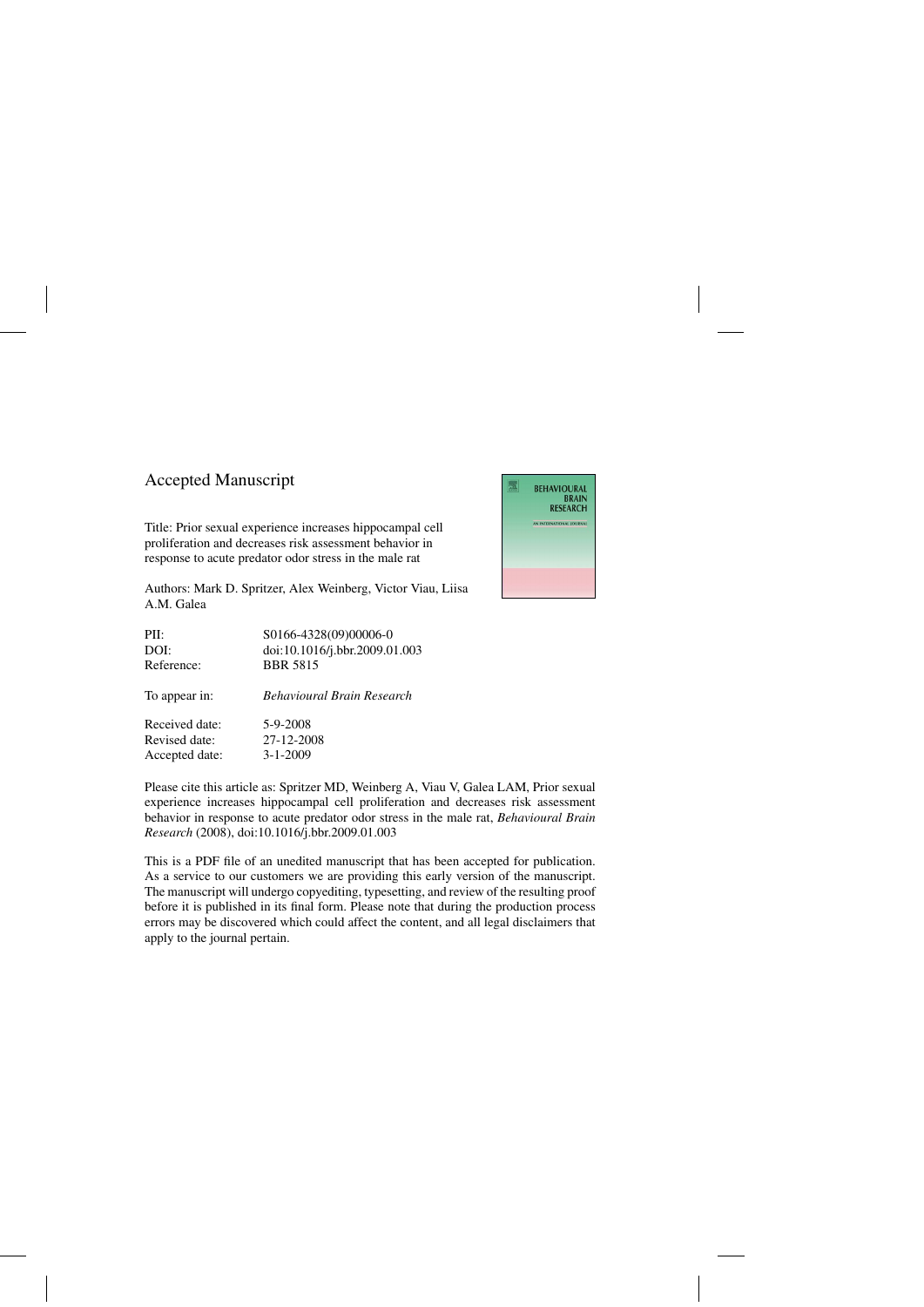# **ACCEPTED MANUSCRIPT**

| 1              |                                                                                                                                                                                                          |
|----------------|----------------------------------------------------------------------------------------------------------------------------------------------------------------------------------------------------------|
| 2              | Prior sexual experience increases hippocampal cell proliferation and decreases risk                                                                                                                      |
| 3              | assessment behavior in response to acute predator odor stress in the male rat                                                                                                                            |
| $\overline{4}$ |                                                                                                                                                                                                          |
| 5              | Mark D. Spritzer <sup>a,</sup> , Alex Weinberg <sup>a</sup> , Victor Viau <sup>b</sup> , Liisa A.M.Galea <sup>a*</sup>                                                                                   |
| 6              |                                                                                                                                                                                                          |
| 7              | <sup>a</sup> Deptartment of Psychology and                                                                                                                                                               |
| $\,8\,$        | <sup>b</sup> Department of Cellular and Physiological Sciences, The University of British Columbia,                                                                                                      |
| $\overline{9}$ | Vancouver, Canada.                                                                                                                                                                                       |
| 10             |                                                                                                                                                                                                          |
| 11<br>12<br>13 | *Corresponding author: Department of Psychology, The University of British Columbia, 2136<br>West Mall, Vancouver, B.C. V6T 1Z4; office: 604-822-3941; fax: 604-822-6536; E-mail:<br>lgalea@psych.ubc.ca |
| 14             |                                                                                                                                                                                                          |
| 15             |                                                                                                                                                                                                          |
| 16             |                                                                                                                                                                                                          |
| 17<br>18       | Pages: 29                                                                                                                                                                                                |
| 19             | Figures: 3                                                                                                                                                                                               |
| 20             | Tables: 2                                                                                                                                                                                                |
| 21             |                                                                                                                                                                                                          |
| 22             |                                                                                                                                                                                                          |
|                |                                                                                                                                                                                                          |
|                |                                                                                                                                                                                                          |
|                |                                                                                                                                                                                                          |
|                |                                                                                                                                                                                                          |
|                |                                                                                                                                                                                                          |
|                |                                                                                                                                                                                                          |
|                |                                                                                                                                                                                                          |
|                |                                                                                                                                                                                                          |
|                |                                                                                                                                                                                                          |
|                |                                                                                                                                                                                                          |
|                |                                                                                                                                                                                                          |
|                |                                                                                                                                                                                                          |
|                |                                                                                                                                                                                                          |
|                |                                                                                                                                                                                                          |
|                |                                                                                                                                                                                                          |
|                |                                                                                                                                                                                                          |
|                |                                                                                                                                                                                                          |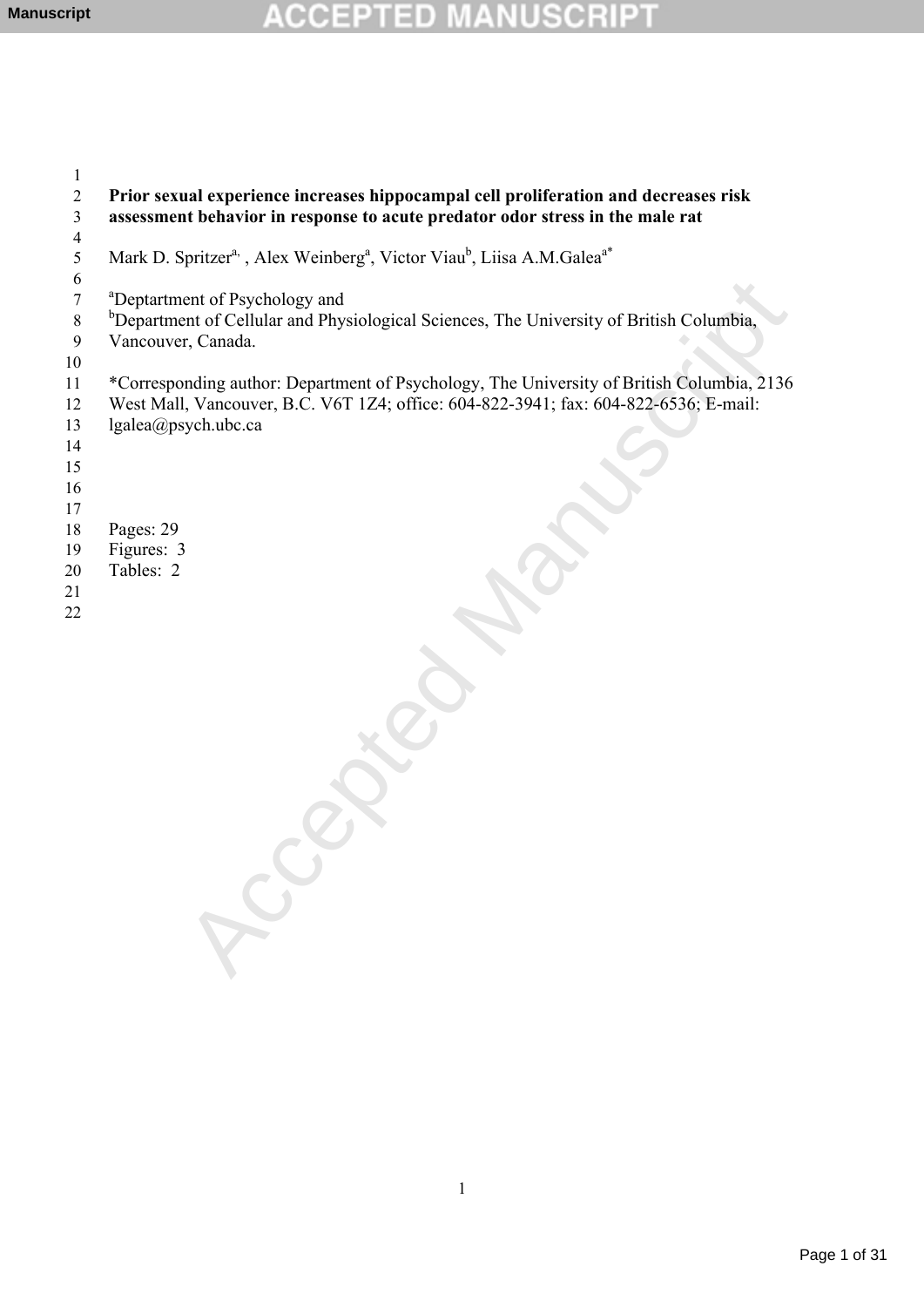## **Abstract**

rus of the hippocampus. Sexual experience appears to be protective, as it exerts -like effects and sustains gonadal function in the face of stress. To examine the of sexual experience on subsequent stress-induced defensive Acute exposure to the predator odor trimethyl thiazoline (TMT) induces defensive behavior in the male rat, and this response is associated with a decrease in cell proliferation within the dentate gyrus of the hippocampus. Sexual experience appears to be protective, as it exerts anxiolytic-like effects and sustains gonadal function in the face of stress. To examine the influence of sexual experience on subsequent stress-induced defensive behavior and cell proliferation in the hippocampus we exposed adult male rats to TMT odor with or without prior exposure to sexually receptive female rats. A subset of rats were injected with the DNA- synthesis marker bromodeoxyuridine (BrdU; 200 mg/kg) during TMT exposure and perfused 24 h later to provide an index of cell proliferation within the dentate gyrus. In response to TMT, sexual experience reduced the duration of stretched attend postures, but had no significant effect on defensive burying. Furthermore, TMT induced a significant increase in cell proliferation in the dentate gyrus, but only in males with sexual experience. The results demonstrate an influence of socio-sexual experience on the magnitude of the behavioral and neural responses to predator odor stress.

 *Keywords:* Sexual behavior; Risk assessment; Stress; Cell proliferation; Hippocampus; Dentate gyrus; Predator odor; TMT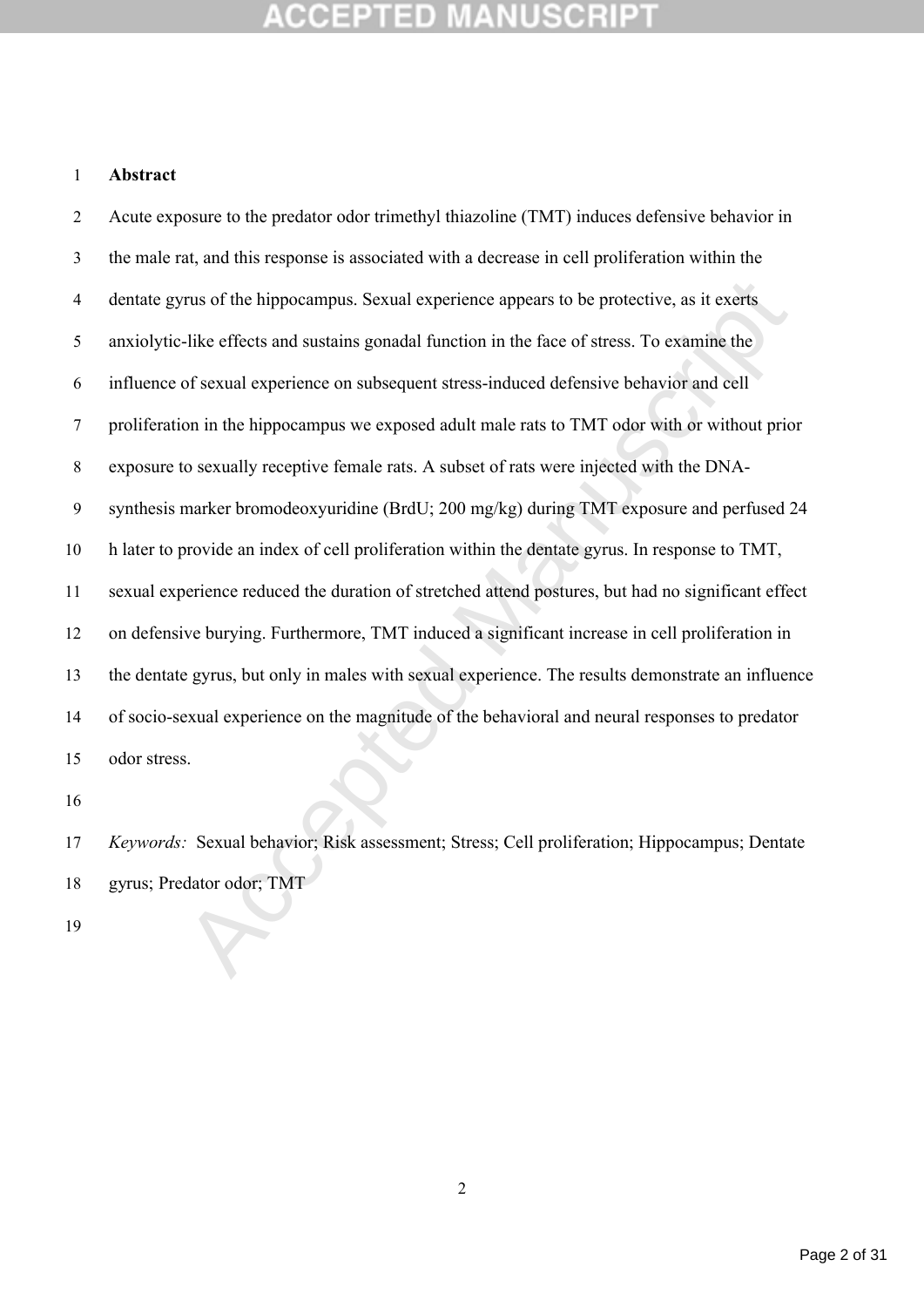## **1. Introduction**

sorders [8,62] and depression [58,68]. Less understood are the potential effects of<br>perience upon subsequent physiological and behavioral responses to stressors. Many<br>orain regions that are activated by acute stressors are It is well established that exposure to stressors can inhibit reproductive physiology and behavior [39,48,49,53]. Clinical studies have shown that sexual dysfunction among men is comorbid with anxiety disorders [8,62] and depression [58,68]. Less understood are the potential effects of sexual experience upon subsequent physiological and behavioral responses to stressors. Many of the same brain regions that are activated by acute stressors are also activated by sexual interactions, suggesting potential links. For example, the medial preoptic area (mPOA), amygdala, and bed nucleus of the stria terminalis (BNST) are all activated by both predator-odor stress and by sexual experience among male rats [7,9,15,44]. Furthermore, sexual experience appears to exert anxiolytic effects. For example, anxiolytic effects can be induced among male rodents by pair-housing with a female [67], ejaculation [17,37,50], or exposure to female odors [30]. Following a sexual interaction, male rodents display increased circulating levels of testosterone [28,29], and testosterone exerts anxiolytic actions [12]. Stress-induced elevations in glucocorticoids typically inhibit the gonadal production of testosterone [22,48,65], but fail to reverse the gonadal hyperactivity induced by sexual stimulation [34,60]. Hence, sexual experience may afford some level of protection against the detrimental effects of stress. Previous studies have used predator odor exposure as an ecologically relevant stimulus that reliably and effectively induces physiological and behavioral changes in rodents. Specifically, acute exposure of rats to 2,5-dihydro-2,4,5-trimethylthiazoline (TMT), an odorant extract of fox feces, induces significant increases in plasma corticosterone [9,40,59] as well as defensive burying [26], risk-assessment [14,25] and freezing behaviors [66]. Wild rat species avoid fox odors more than do shrews [11,23] and rats have a much lower olfactory detection threshold for TMT than do primates [33], suggesting that evolution has shaped the ability of rats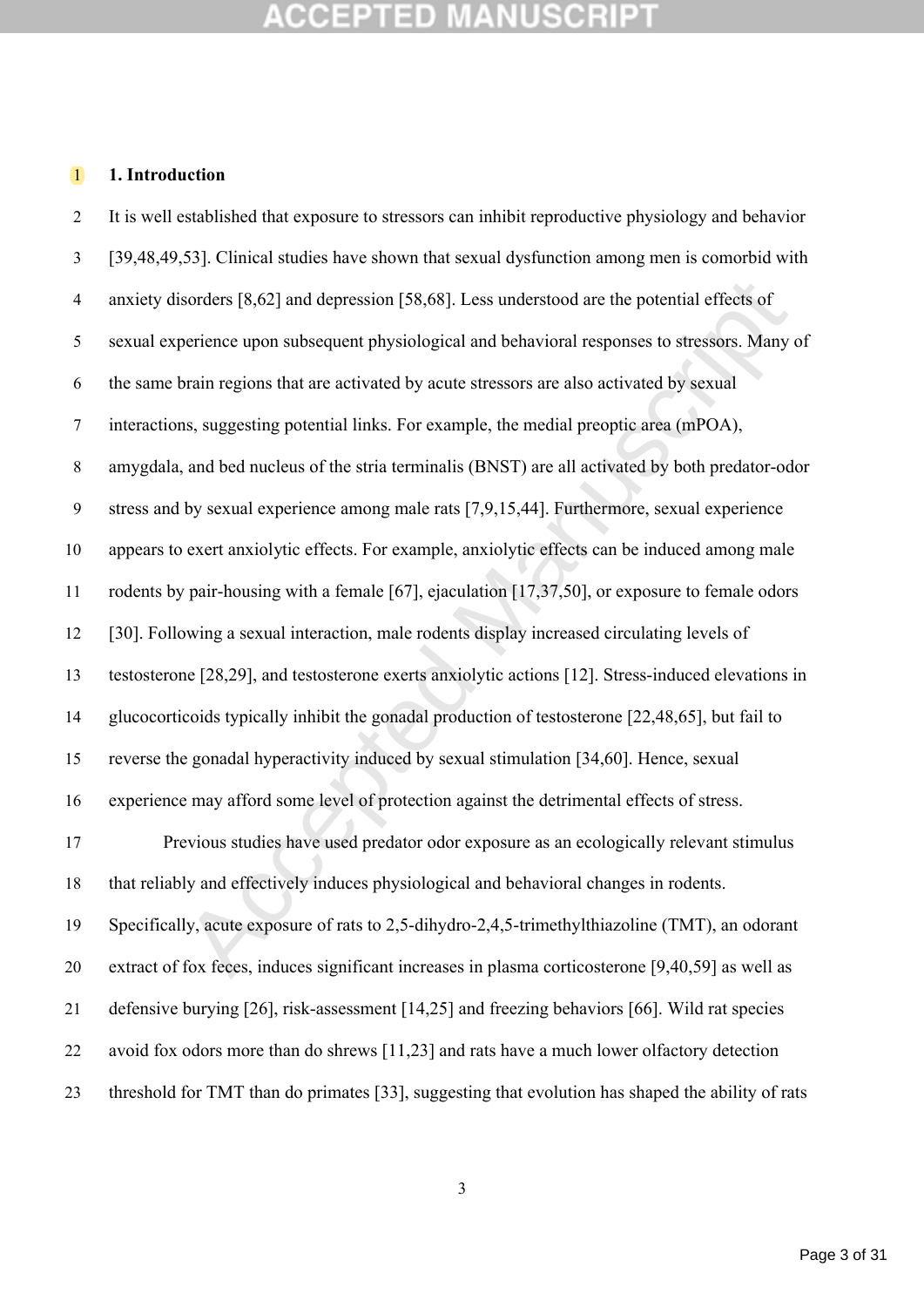to detect and respond to TMT. Importantly, Perrot-Sinal et al.[43] determined that acute TMT exposure causes reduced exploratory behavior among reproductively active, but not reproductively inactive, male meadow voles, suggesting that changes in testosterone level may influence the behavioral response to predator stress.

the behavioral response to predator stress.<br>
ale hippocampus is an important focal point for the effects of TMT. TMT exposure<br>
ellular activation of the dentate gyrus [24], and CA3 subregions of the hippocampus<br>
fast wave The hippocampus is an important focal point for the effects of TMT. TMT exposure induces cellular activation of the dentate gyrus, CA1, and CA3 subregions of the hippocampus [9], elicits fast wave bursts in the dentate gyrus [24], and rapidly decreases cell proliferation in the dentate gyrus. The dentate gyrus possesses progenitor cells along the subgranular zone that retain the ability to divide and differentiate into neurons throughout adulthood [31]. Adult male rats given acute exposure to TMT show a decrease in cell proliferation within the dentate gyrus, at either 2 h [26,59] or 24 h after TMT exposure [14,27]. Curiously, the TMT-induced suppression in cell proliferation does not occur in female rats [14], suggesting that sex steroid hormones might contribute to the magnitude of the cellular response to TMT. No previous studies have systematically examined the effects of sexual experience on neurogenesis in adult males, but there is evidence to suggest that social and sexual experiences and associated hormone changes can influence adult neurogenesis. For example, socially isolated male rats show reduced cell proliferation in the hippocampus relative to group-housed males [35,57]. Sexual experience can induce an increase in cell proliferation, at least in the subventricular zone. Specifically, female mice that engaged in mating display increased neurogenesis in the subventricular zone compared to non-mated females [55]. Testosterone levels increase among males following sexual interactions, and chronic injections of testosterone

have been shown to increase hippocampal neurogenesis [56], suggesting that prolonged exposure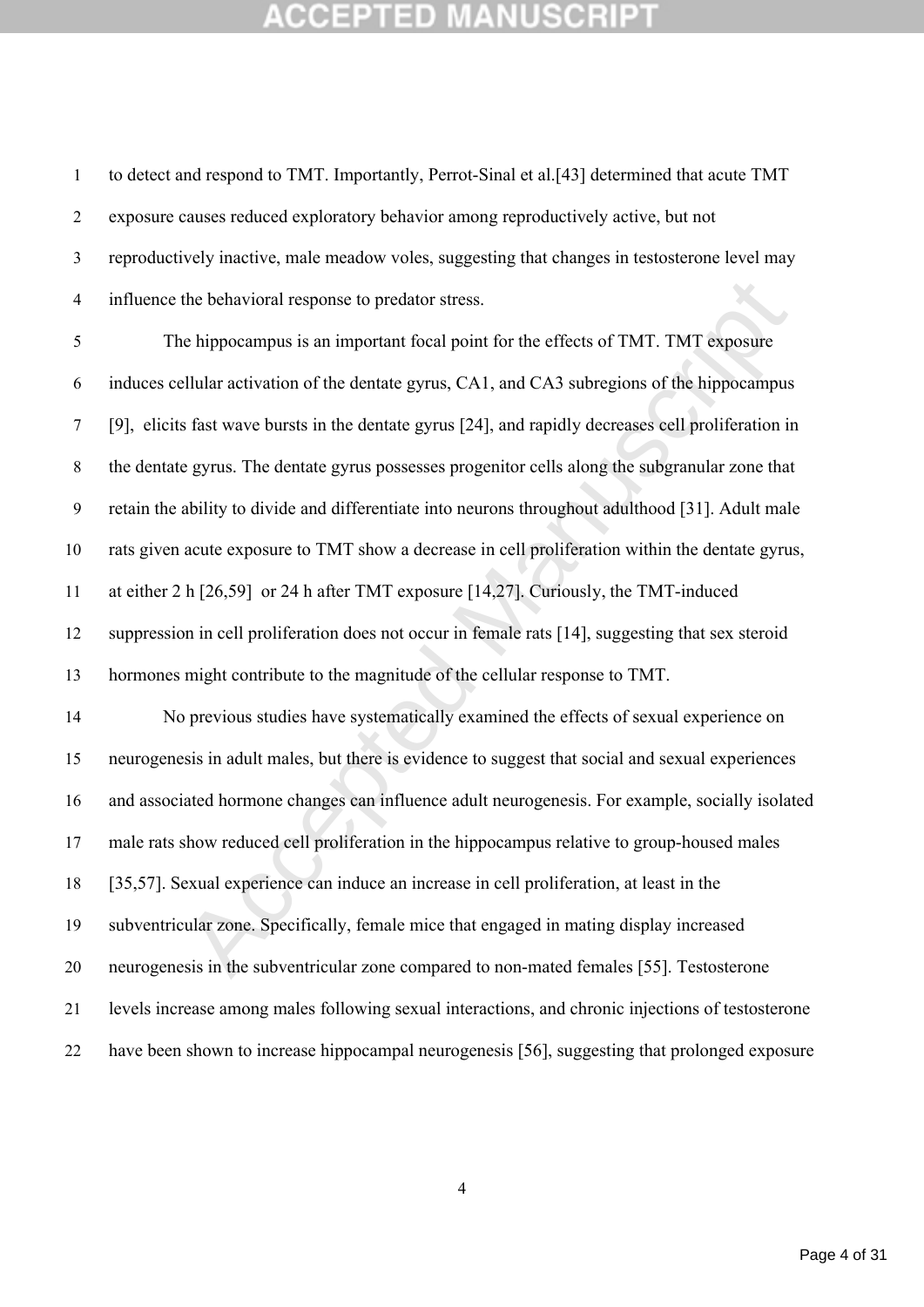to elevated testosterone levels during sexual stimulation could have an impact on cell proliferation.

 Taken together, previous studies suggest that sexual interactions protect against the detrimental effects of stress on behavior as well as on cell proliferation in the hippocampus. The current study examined the influence of sexual stimulation in adult male rats on the behavioral and neurological response to acute predator odor exposure. Due to anxiolytic effects, sexual interactions were expected to decrease defensive and risk assessment behaviors. Sexual interactions were also expected to influence the magnitude, and possibly direction, of the TMT-induced suppression of cell proliferation previously documented within the dentate gyrus.

### **2. Methods**

## *2.1 Animals*

al effects of stress on behavior as well as on cell proliferation in the hippocampus. The<br>dy examined the influence of sexual stimulation in adult male rats on the behavioral<br>logical response to acute predator odor exposur Forty-eight adult male Long-Evans rats (approximately 60 days old, 250-275 g) were obtained from Charles River Canada as experimental subjects. In addition, sixteen adult female Sprague Dawley rats (220-270 g), obtained from the University of British Columbia Animal Care Facility, were used for sexual interactions. The difference in strain allowed easy distinction between the sexes during behavioral observations. Furthermore, males and females readily engaged in sexual interactions and different strains have been used previously to examine male sexual behavior [16,21]. Males and females were housed in separate colony rooms in opaque polyurethane bins with aspen-chip bedding. Males were pair-housed and females were housed 21 individually. Rooms were temperature controlled  $(21 \pm 1 \degree C)$  with a 12:12 h light/dark cycle (lights on at 0700 h). Tap water and rodent chow (Lab Diet #5012; Jamieson) were provided *ad libitum* throughout the experiment. All animal procedures were approved by the animal care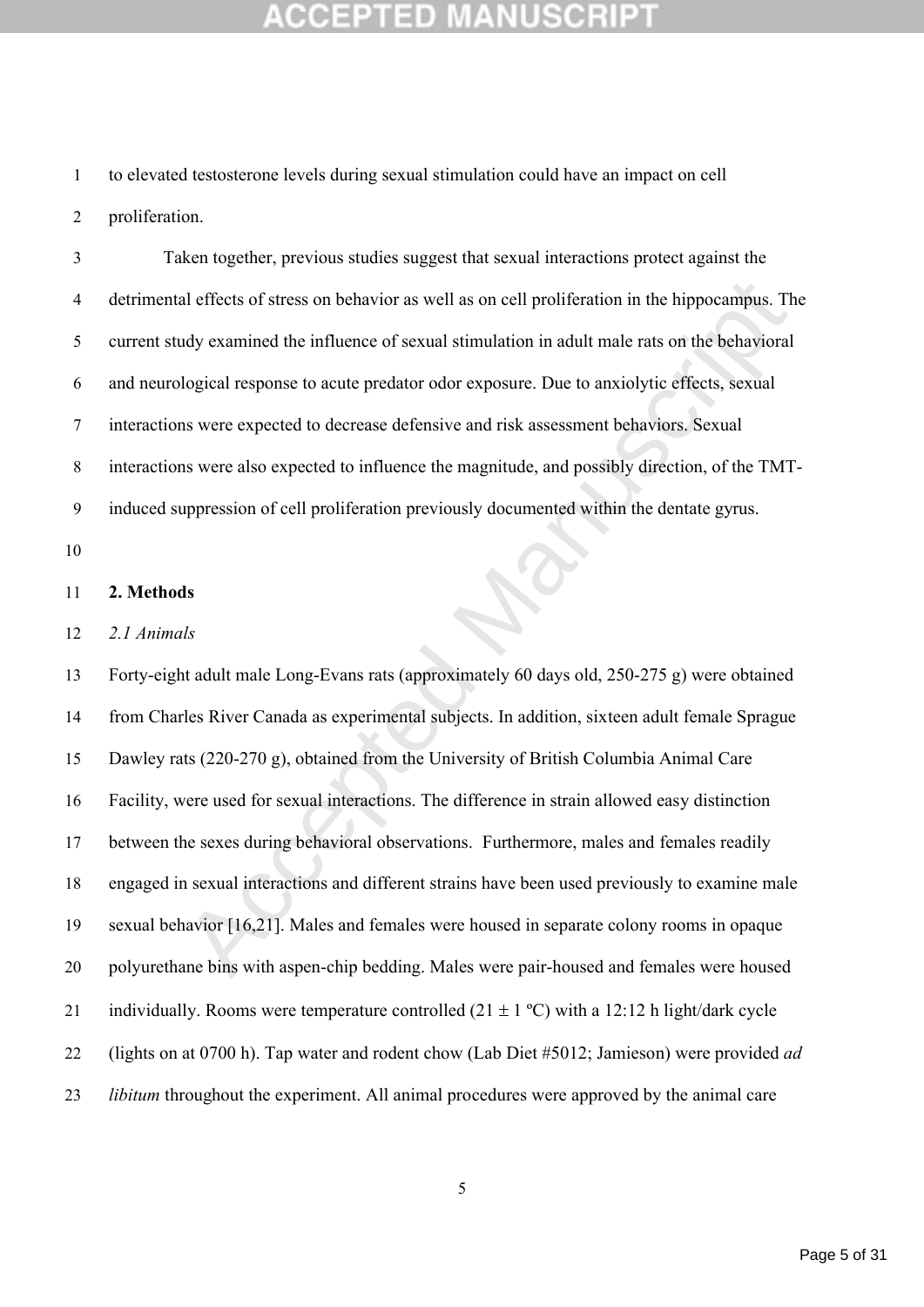committee at the University of British Columbia and were carried out in accordance with ethical guidelines set by the Canada Council for Animal Care.

## *2.2 Screening for Sexual Competence*

 All male subjects were handled daily for at least 5 days prior to the first day of screening for sexual competence. For both sex screening and experimental trials, behavioral estrus was 7 induced among ovarectomized females by s.c. injections of  $17\beta$ -estradiol benzoate (10 µg) 48 h prior to testing and progesterone (500 µg) 4 h prior to testing. All sexual testing was conducted 9 in bi-level Plexiglas chambers ( $15 \times 50 \times 70$  cm) with a platform (40 cm in length) centered 28 cm above the floor and ramps between levels [44,45]. Chambers were cleaned with 70% ethanol after each trial.

*ting for Sexual Competence*<br>
I male subjects were handled daily for at least 5 days prior to the first day of screenin<br>
competence. For both sex screening and experimental trials, behavioral estrus was<br>
mong ovarectomize Each male received 4 sex-screening trials separated by 3-day intervals, and no male was exposed to the same female more than once. For each trial, a receptive female was placed into a bi-level chamber 5 minutes prior to adding a single male, and the pair was allowed to interact for 30 min. The third and fourth screening trial for each male was video recorded and scored for frequency of mounts, intromissions, and ejaculations [45]. Twelve males were screened per day, and four batches of 12 males were screened in all. The four males showing the least sexual behavior in each batch were eliminated from further testing. BestCollection software (ver. 7.0, Educational Consulting Inc.) was used to score the frequency of mounts, intromissions, and ejaculations [52] for each day of screening. Of the males that were eliminated, none ejaculated and 2 males exhibited intromission during the third and fourth screening trials only. All males retained for experimental testing engaged in frequent mounts and intromissions during screening and most (20 of 32) ejaculated at least once during the third and fourth screening trials.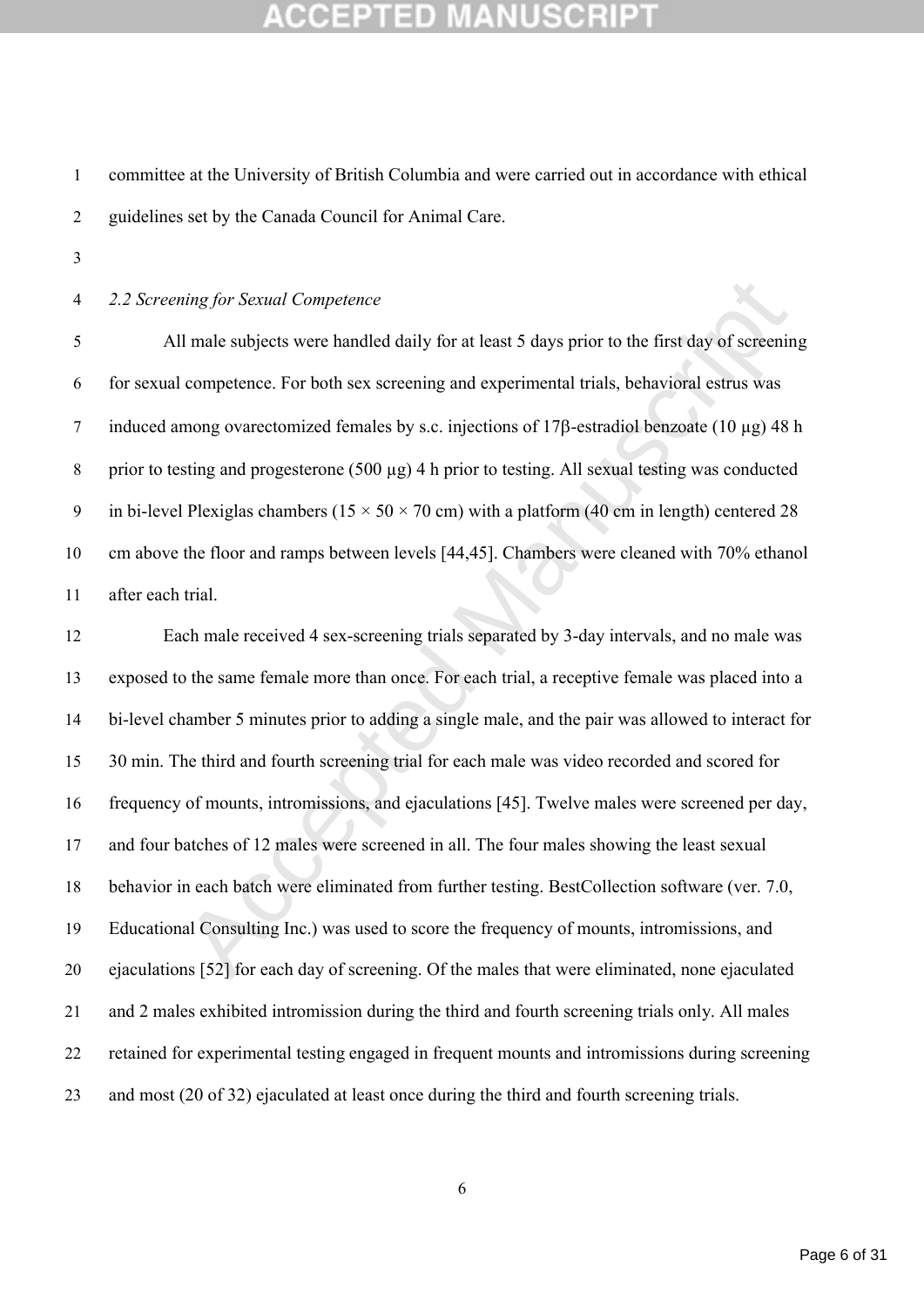## *2.3 Experimental Protocol*

3 Experimental testing started five days after the completion of male screening. A  $2\times 2$  experimental design was used in which males were divided into four treatment groups of 8 males per group: no-sex/water, no-sex/TMT, sex/water, and sex/TMT. Males in the sex treatment groups were exposed to receptive females in bi-level chambers for 30 min over five consecutive days. No male was exposed to the same female more than once. In a separate room, males in the no-sex treatment groups were placed in an empty, clean bi-level chamber for 30 min over five consecutive days. Two males were tested at a time in each of the two rooms (i.e., sex room and no-sex room) using bi-level chambers that were visually isolated from each other. All trials were video recorded for behavioral analysis.

atal design was used in which males were divided into four treatment groups of 8 mal<br>
acceptive from the sexted Manuscript (Sexted Manuscript Telessis in the sexted Manuscript of 8 mal<br>
are exposed to receptive females in For TMT exposure, we followed a protocol that was previously shown to induce defensive behaviors and a decrease in cell proliferation within the dentate gyrus of adult male rats [14,26,27]. Immediately after exposure to the female or empty bi-level chamber, each male 15 was placed in a Plexiglas box  $(29 \times 30 \times 46$  cm) inside a fume hood for 20 min on the first four days of testing to habituate to the testing procedures. The testing boxes were filled with 5cm of corn cob bedding and a vial with a dry Kimwipe was placed in the corner. Two separate fume hoods were used, one for the TMT group and one for the control group, and two visually isolated chambers were used under each fume hood. On the fifth day, vials under one fume hood were filled with 150µl TMT and vials under the other fume hood were filled with 150µl of water. The fume hood prevented diffusion of odor throughout the room. The first 15 min was video recorded to determine the behavioral response to TMT or water. Immediately after video recording, all rats were given an i.p. injection of the thymidine analog BrdU (5-Bromo-2'deoxyuridine; 200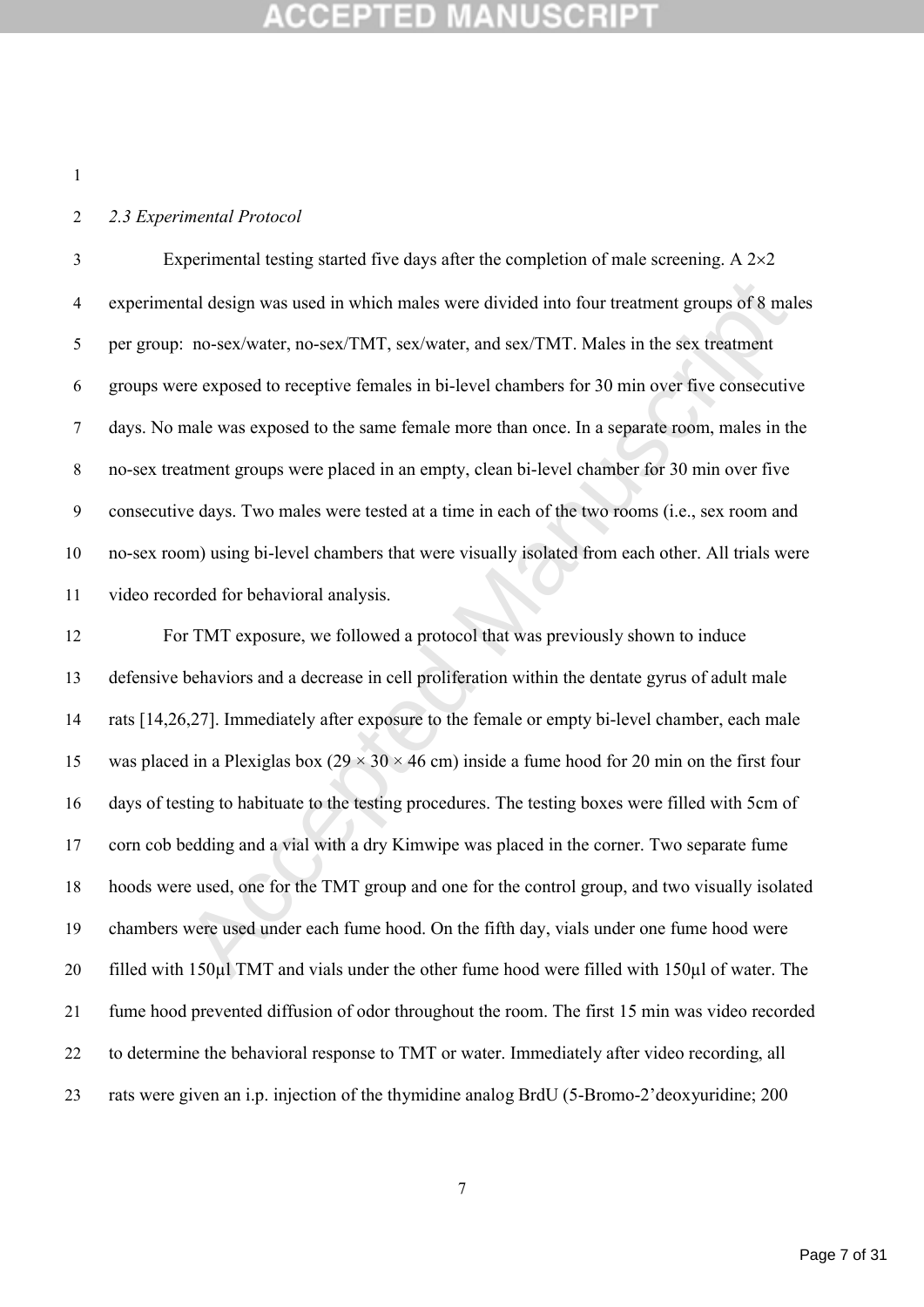our hours later, rats were anaesthetized with a lethal dose of sodium pentobarbital<br>
(Bimeda-MTC, Cambridge, ON, Canada) and perfused transcardially with 0.9% salin<br>
llowed by 4% paraformaldehyde (120 ml). The cell cycle i mg/kg body mass) to label dividing cells. Rats were then returned to the testing chambers for an 2 additional 45 min of exposure (1 h total). The strong smell of TMT within the chambers did not dissipate noticeably during testing, indicating that rats were exposed to TMT for the full hour. Twenty-four hours later, rats were anaesthetized with a lethal dose of sodium pentobarbital (Euthanyl; Bimeda-MTC, Cambridge, ON, Canada) and perfused transcardially with 0.9% saline (60 ml) followed by 4% paraformaldehyde (120 ml). The cell cycle in adult male rats has been shown to be 24.7 h [6], and therefore the 24 h time period was used to measure cell proliferation (i.e., cells that have undergone one division) within the dentate gyrus. Brains were extracted and 9 postfixed with 4% paraformaldehyde (4  $^{\circ}$ C) for 24 h. Brains were then cryoprotected with 30% sucrose in 0.1 M TBS (0.08 M Tris-HCl, 0.02 M Tris-base, 0.9 % saline, pH 7.4) and stored at 4 11 °C until slicing. Half the brains (N = 16) were mistakenly stored at -20 °C and were not viable for immunohistochemistry.

 BestCollection software was used to score sexual behaviors and the behavioral response to TMT or water. The frequency of mounts, intromissions, and ejaculations was scored for all five days of sexual interactions. The frequency and duration of the following behaviors were scored during the first 15 min of exposure to TMT or water: defensive burying, stretched attend, contact with vial, rearing, and grooming. Defensive burying involved the rat using its forepaws to push and fling bedding toward the vial [47]. Stretched attend is a risk assessment behavior which was characterized by the rat extending the front half of its body toward the vial while its hind paws remained stationary [46]. Rearing involved rats raising their forepaws off the ground and stretching vertically. Grooming included licking any part of the body or vigorously rubbing licked forepaws on any part of the body.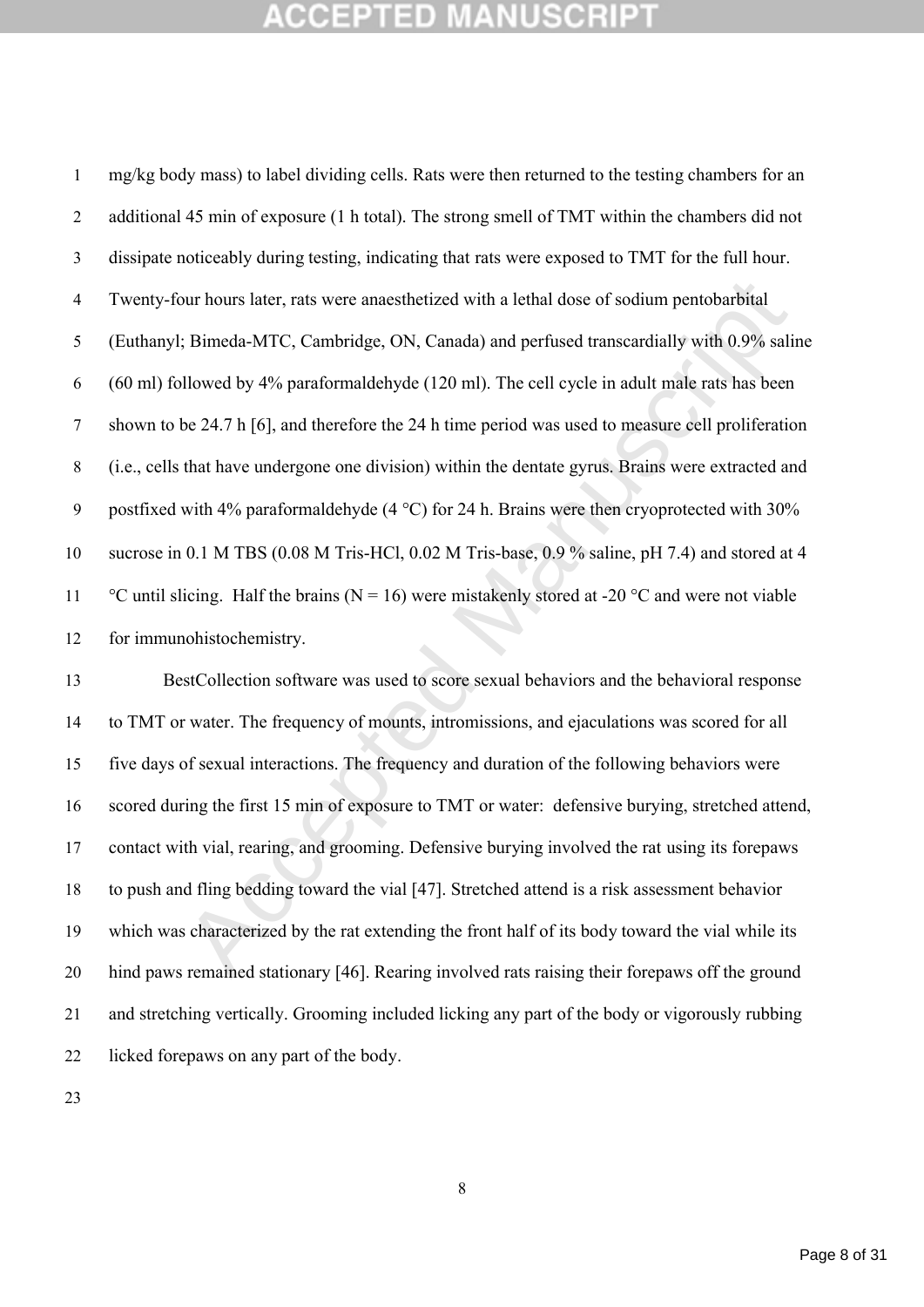## *2.4 Immunohistochemistry*

2 Brains were sliced into 40  $\mu$ m coronal sections through the extent of dentate gyrus in a bath of TBS using a vibratome (Leica VT1000S). Tissue was collected and stored in an 4 antifreeze solution (0.05 M TBS, 30% ethylene glycol and 20% glycerol) at -20  $^{\circ}$ C until immunohistochemical processing.

solution (0.05 M TBS, 30% ethylene glycol and 20% glycerol) at -20 °C until<br>istochemical processing.<br>
roxidase immunohistochemistry was performed on free-floating tissue sections at 400<br>
als (i.e., every 10<sup>th</sup> section) th Peroxidase immunohistochemistry was performed on free-floating tissue sections at 400 7 um intervals (i.e., every  $10^{th}$  section) through the rostrocaudal extent of the hippocampus to visualize BrdU-labeled cells. The sections were rinsed three times for 10 min between steps with 0.1 M TBS (pH 7.4) unless otherwise stated. Tissue was initially incubated for 30 min in 0.6% H<sub>2</sub>O<sub>2</sub> to eliminate endogenous peroxidase activity. DNA was denatured by applying 2 N HCl for 11 30 min at 37°C, and this step was immediately followed by a 10 min incubate in 0.1 M borate buffer (pH 8.5) to neutralize the acid. Sections were blocked for 30 min with 3.0% normal horse 13 serum (NHS; Chemicon, Temecula, CA, USA) in 0.1 M TBS and then incubated 48 h at 4  $^{\circ}$ C in mouse monoclonal antibody against BrdU (Roche Diagnostics, Laval, Quebec, Canada; 1:200 in 0.1 M TBS, 3% NHS and 0.1% Triton-X). Sections were next incubated for 4 h at room temperature in horse anti-mouse secondary antibodies (1:100 in 0.1 M TBS; Vector Laboratories, Burlington, ON, Canada). Sections were incubated for 2 h in avidin-biotin horseradish peroxidase complex (ABC Elite Kit; 1:50; Vector Laboratories). Sections were reacted for approximately 5 min in a solution of 0.02% diaminobenzidine (DAB; Sigma-Aldrich) and  $0.003\%$  H<sub>2</sub>O<sub>2</sub> in 0.1 M TBS. The sections were mounted onto slides and dried overnight. Finally, sections were counterstained with cresyl violet acetate, dehydrated with ethanol, cleared with xylene, and coverslipped with Permount (Fisher Scientific, Nepeon, ON, Canada).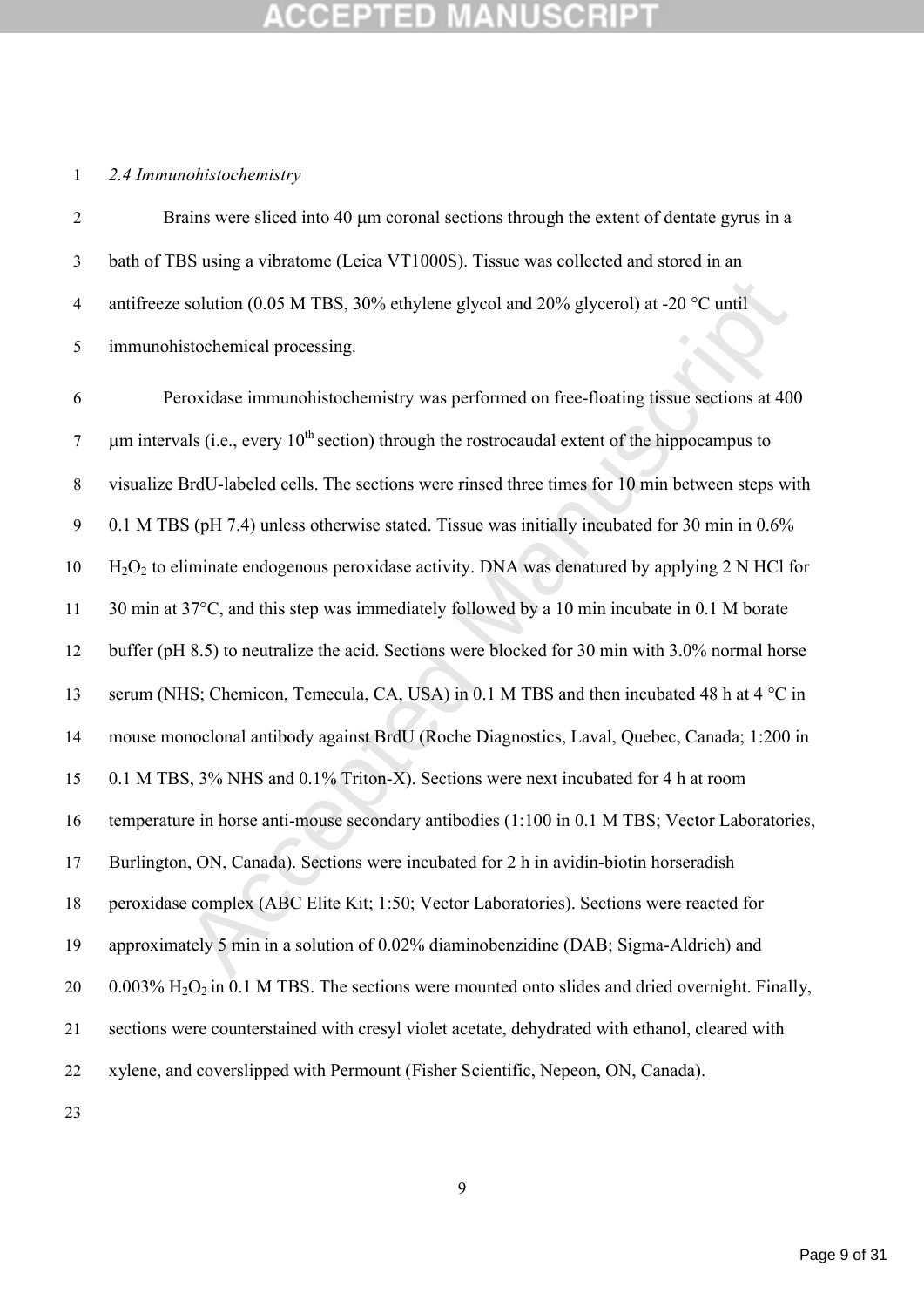## *2.5 Cell Counting*

arough the entire rostrocaudal extent of the dentate gyrus (10-12 sections per brain),<br>the uppermost focal plane, at 1000× magnification (oil immersion) on a light<br>ee (Nikon Eclipse 600). Cells observed within 20 µm of th All BrdU-labeled cells in the granule cell layer (including the subgranular zone) and hilus were counted by an experimenter blind to treatment group assignment. Every  $10<sup>th</sup>$  section was counted through the entire rostrocaudal extent of the dentate gyrus (10-12 sections per brain), 5 except at the uppermost focal plane, at  $1000 \times$  magnification (oil immersion) on a light 6 microscope (Nikon Eclipse 600). Cells observed within 20  $\mu$ m of the inner edge of the granule cell layer were considered the subgranular zone (SGZ), and these cell counts were combined with the granule cell layer (GCL) counts (GCL+SGZ). Cells were considered BrdU-labeled if 9 they were medium-sized (approximately  $10-20 \mu m$ ) and exhibited a dark brown stain (Fig. 1) [42]. BrdU-labelled cells were counted in the hilus and compared to counts in the granule cell region for a number of reasons: 1) to determine whether any experimentally induced effects on cell proliferation are due to generalized effects on blood brain permeability, 2) progeny from progenitor cells in the hilus give rise to a different population of cells that are mainly glial cells compared to progeny from progenitor cells in the subgranular zone which give rise to cells that are mainly neurons [5], and 3) new neurons in the hilus are considered ectopic [38,54]. No BrdU-labeled cells were found for one rat in the sex/TMT group following two attempts at immunohistochemical staining, and it was therefore removed from further analyses. Total number of BrdU-labeled cells per brain was estimated by multiplying the number of cells 19 counted by ten[19,26]. Digital images were made of all sections at  $20 \times$  magnification using ACT-1 (ver. 2.20, Nikon Corporation), and dentate gyrus areas were measured using Simple PCI (ver. 5.1, Comix Inc. Imaging Systems). Volumes of the dentate gyrus and hilus were estimated using Cavalieri's principle [20].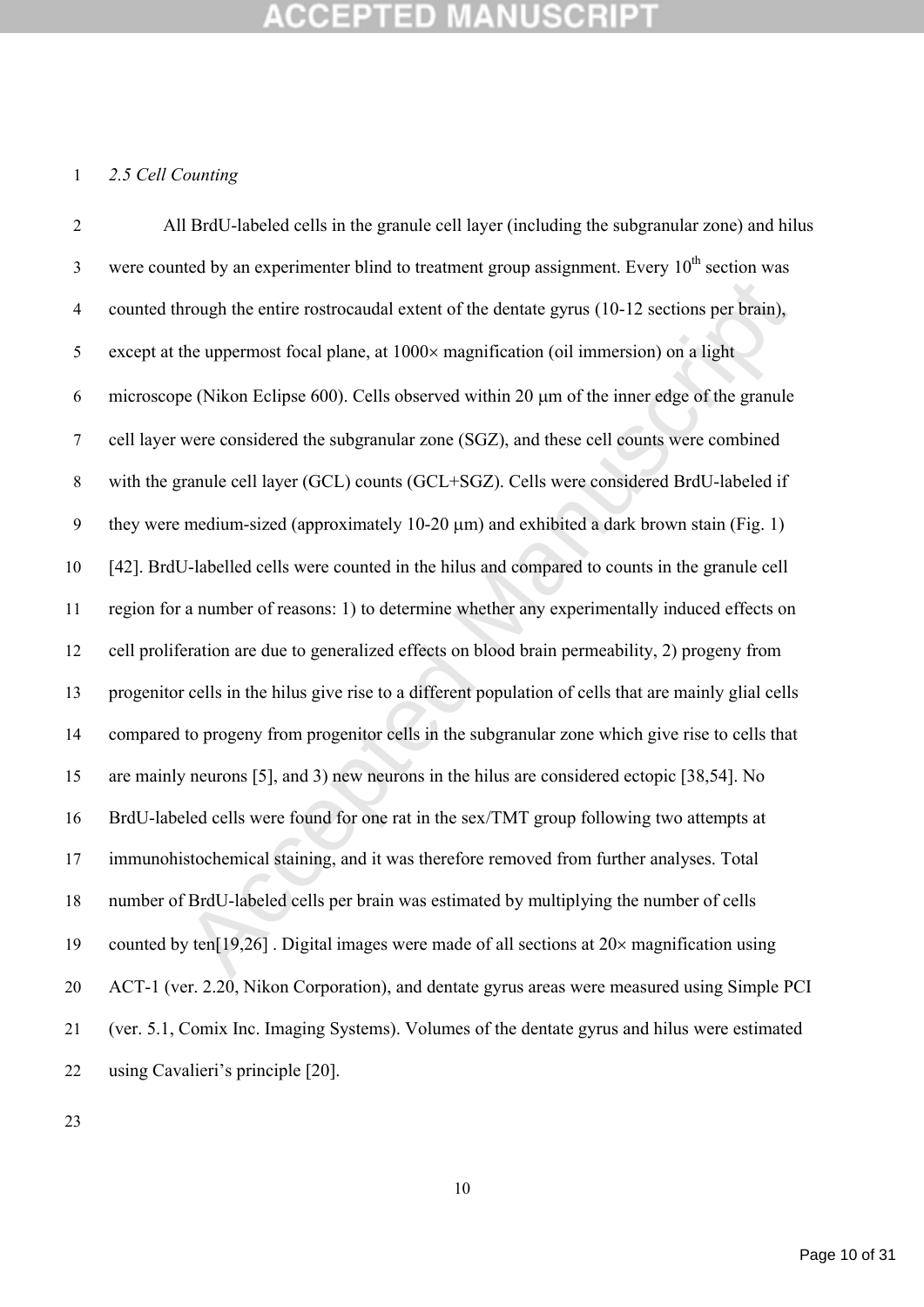## *2.6 Testosterone Assay*

| $\overline{2}$ | Blood was collected from the chest cavity at the time of perfusion and samples were stored                   |
|----------------|--------------------------------------------------------------------------------------------------------------|
| $\mathfrak{Z}$ | overnight at 4 °C. These blood samples were used to assay circulating testosterone levels for all            |
| $\overline{4}$ | subjects. Samples were centrifuged at 10,000 rpm for 15 min, and serum was decanted and                      |
| 5              | stored at -20 °C. Serum testosterone was assayed using an ImmuChem Coated Tube RIA Kit                       |
| 6              | (MP Biomedicals Inc., Costa Mesa, CA, USA). The lower limit of detection for testosterone was                |
| $\tau$         | 0.2 ng/ml. The testosterone antibody had some cross-reactivity with DHT (7.8%), $5\alpha$ -                  |
| 8              | androsterone- $3\beta$ , 17 $\beta$ -diol (2.2%), and 11-oxytestosterone (2.0%), but had no cross-reactivity |
| 9              | with progesterone, estrogens, or glucocorticoids (all $\leq 0.01\%$ ). The intra-assay coefficient of        |
| 10             | variation was 12.5%.                                                                                         |
| 11             |                                                                                                              |
| 12             | 2.7 Data Analyses                                                                                            |
| 13             | Behaviors and serum testosterone levels were analyzed using two-way analysis of                              |
| 14             | variance (ANOVA) with <i>stress</i> (water, TMT) and <i>sex</i> (sex, no-sex) as the between-subjects        |
| 15             | factors. Linear regression was used to determine the relationship between serum testosterone                 |
| 16             | levels and each of the frequency and duration of behaviors recorded during TMT or water                      |
| 17             | exposure. Total cell counts were analyzed using repeated-measures ANOVA with <i>cell layer</i> (i.e.,        |
| 18             | GCL+SGZ and hilus) as a within subjects effect and <i>odor</i> and sex as between-subject factors.           |
| 19             | Post-hoc tests were conducted using Newman-Keul's procedure unless otherwise specified. A                    |
|                |                                                                                                              |

## *2.7 Data Analyses*

 Behaviors and serum testosterone levels were analyzed using two-way analysis of variance (ANOVA) with *stress* (water, TMT) and *sex* (sex, no-sex) as the between-subjects factors. Linear regression was used to determine the relationship between serum testosterone levels and each of the frequency and duration of behaviors recorded during TMT or water exposure. Total cell counts were analyzed using repeated-measures ANOVA with *cell layer* (i.e., GCL+SGZ and hilus) as a within subjects effect and *odor* and *sex* as between-subject factors. Post-hoc tests were conducted using Newman-Keul's procedure unless otherwise specified. A priori comparisons were subjected to Bonferroni corrections. Statistica 6.1 (Statsoft, Inc., Tulsa, 21 OK) was used for all analyses, and the significance level was set at  $\alpha = 0.05$ .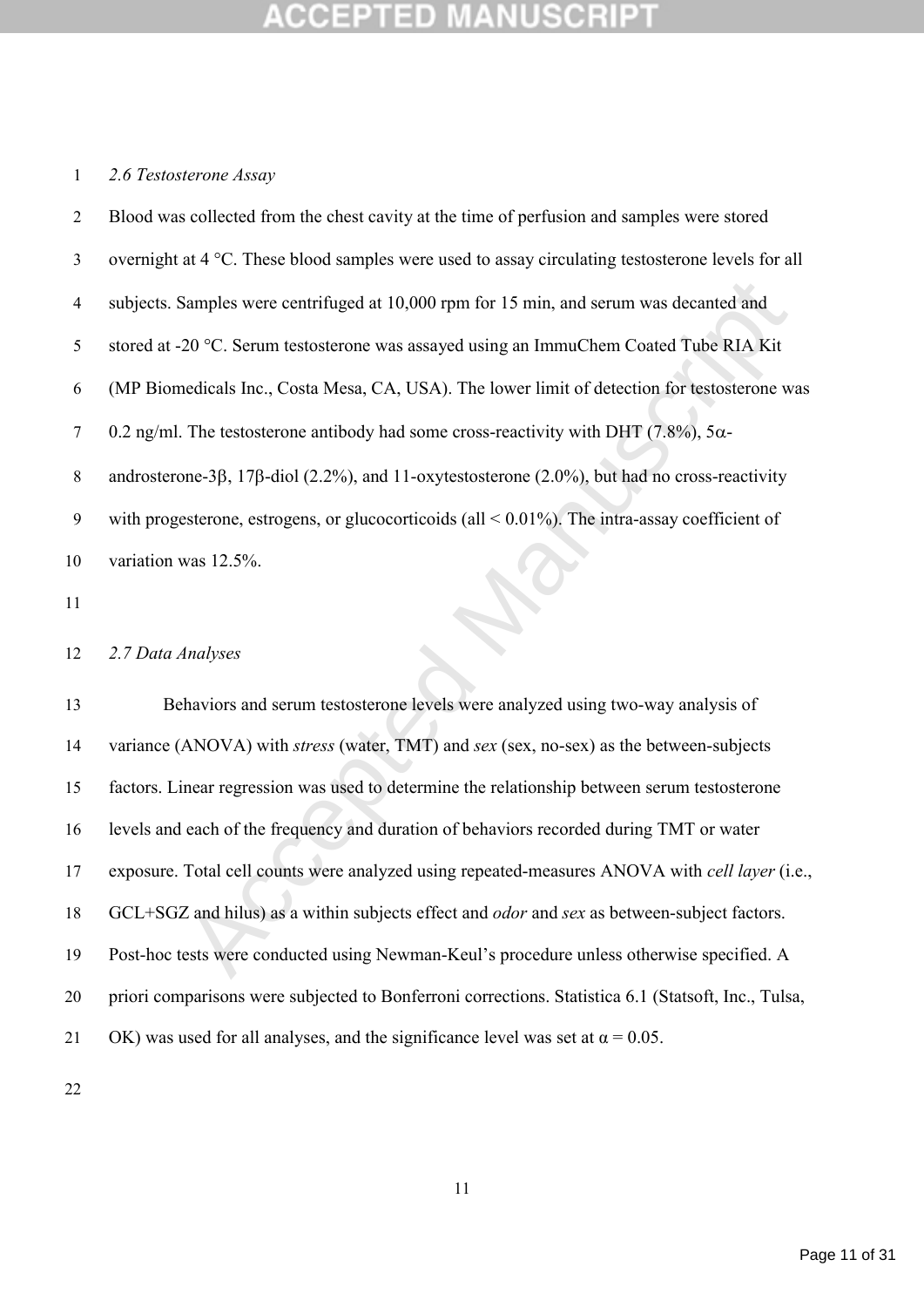## **3. Results**

### *3.1 Sexual behavior*

 Males in the sex/TMT and the sex/water treatment groups experienced similar amounts of sexual interactions during the five days of testing. Specifically, there were no significant differences between the two groups in total number of mounts (*p*=0.97), intromissions (*p*=0.78), or ejaculations (*p*=0.68). Therefore, any differences between the sex/TMT and sex/water groups on other measures were probably not due to differences in sexual experience. Males mounted 8 12.1  $\pm$  1.9 times, intromitted 7.8  $\pm$  1.1 times, and ejaculated 0.49  $\pm$  0.09 times on average during the 30 min trials.

## *3.2 Sexual experience modifies risk assessment behavior but not other behaviors*

ates in the sex/1971 and the sex/water treatment groups experienced similar amounts<br>reactions during the five days of testing. Specifically, there were no significant<br>s between the two groups in total number of mounts ( $p$  Prior sexual experience eliminated an increase in risk assessment behavior (stretched 13 attends) induced by exposure to TMT (Fig. 2A, B). Specifically, a significant sex×stress 14 interaction effect was found for both frequency and duration of stretched attends ( $F_{1,28}=6.92$ , *p*=0.014 and *F*1,28=7.94, *p*=0.009, respectively). For frequency of stretched attends (Fig. 2A), the only significant difference among groups was that the no-sex/TMT group had a higher frequency than did the no-sex/water group (*p*=0.023). For duration of stretched attends (Fig. 2B), the no- sex/TMT group had a significantly longer duration than did any of the other groups (*p*<0.030), 19 whereas all other pairwise comparisons were not significant ( $p$ >0.45). None of the main effects were significant (all *p>*0.10).

21 TMT exposure increased the frequency and duration of defensive burying  $(F_{1,28}=8.90,$ 22  $p=0.006$ ; Fig 2C,  $F_{1,28}=8.88$ ,  $p=0.006$ ; Fig 2D, respectively), but there was no main effect of sex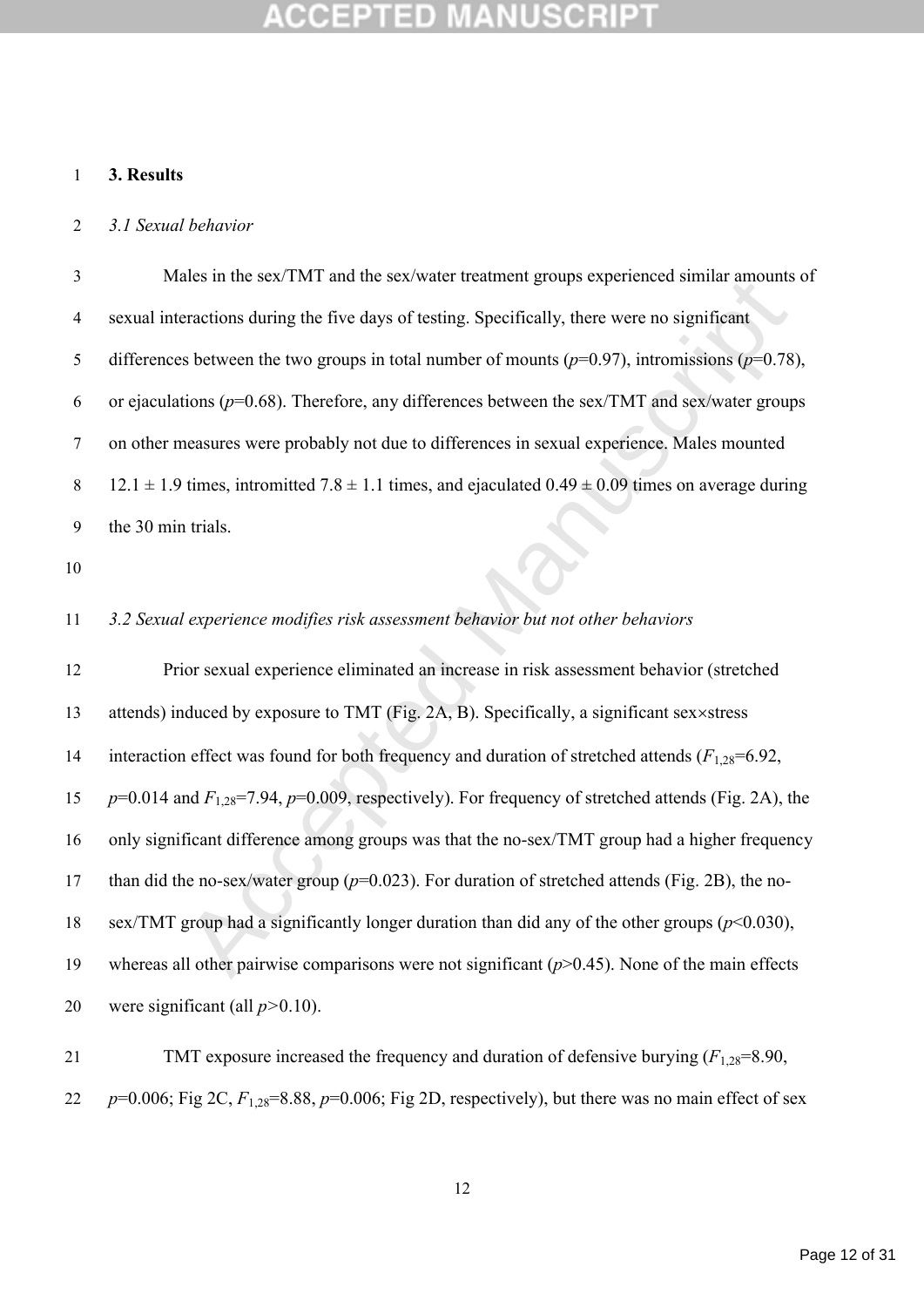of vial contact  $(F_{1,28}=3.16, p=0.086$ ; Table 1), indicating that rats avoided TMT. TM<br>and sexual experience had no significant main or interaction effects on grooming and<br>havior (Table 1). For frequency of grooming, the s 1 or sex×odor interaction for defensive burying (0.46 <  $p$  < 0.84). TMT decreased the duration of vial 2 contact irrespective of sexual stimulation prior to exposure to TMT  $(F_{1,26}=4.25, p=0.049;$  Table 1; data from 2 rats were not included as they were outliers) and had a tendency to decrease the frequency of vial contact (*F*1,28=3.16, *p*=0.086; Table 1), indicating that rats avoided TMT. TMT exposure and sexual experience had no significant main or interaction effects on grooming and rearing behavior (Table 1). For frequency of grooming, the sexstress interaction effect was nearly significant (*p*=0.08), with the sex/water group grooming more often than did any other group. No significant effects were found for duration of grooming (all *p*>0.15) or for the frequency and duration of rearing (all *p*>0.09). *3.3 Sexual experience increased cell proliferation only when males were also exposed to TMT* No significant differences were observed in the volume of the GCL or hilus among the groups (all *p*>0.25; Table 2), and therefore all further analyses were conducted using total cell count (BrdU+) estimates. The sex/TMT group exhibited more cell proliferation within the GCL+SGZ than did any of the other groups (Fig. 3). Specifically, planned comparisons revealed that the sex/TMT group had significantly more BrdU-labeled cells in the GCL+SGZ than did the no-sex/TMT group (*p*=0.03) or the sex/water group (*p*=0.01), but no significant differences were found between the sex/water group and the no-sex/water group or between the no-sex/TMT group and the no-sex/water group (both *p*>0.40). Overall, exposure to TMT resulted in a significant increase in cell proliferation in the GCL+SGZ relative to water control groups (main effect of stress: *F*1,11=7.31, *p*=0.02), however this main effect is due to the higher counts of BrdU-labeled cells in the GCL+SGZ of the sex/TMT group (Fig. 3). There was also a strong trend for males engaging in sexual interactions to have a higher level of cell proliferation in the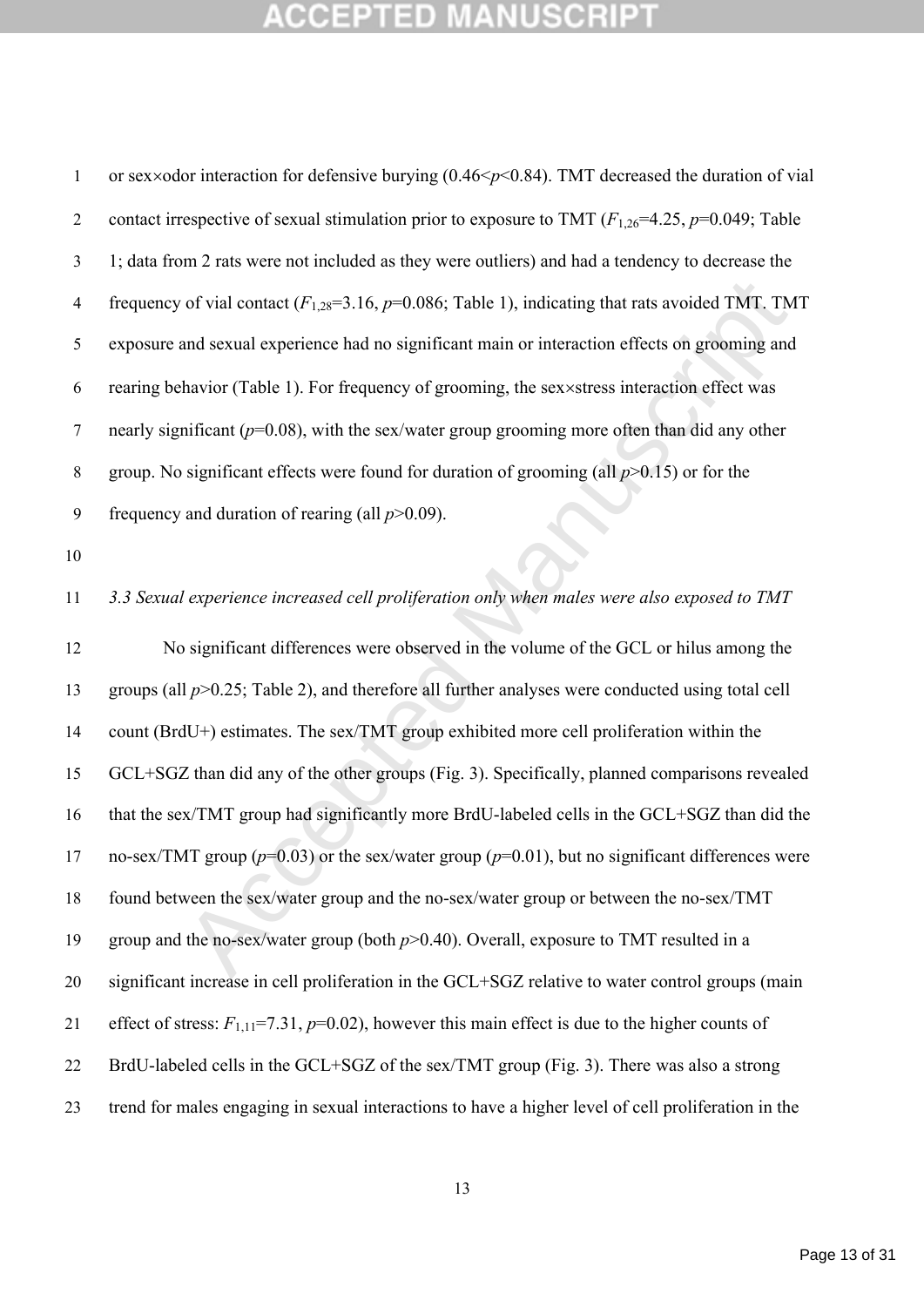GCL+SGZ than did males not engaging in sexual interactions (main effect of sex: *F*1,11=3.89, *p*=0.07). As expected, there was significantly more cell proliferation in the granule cell layer than in the hilus (main effect of cell layer: *F*1,11=279, *p*<0.001; Fig. 3), however none of the interaction effects with cell layer were significant (all *p*>0.15).

## *3.4 Testosterone levels*

and effects with cell layer were significant (all  $p>0.15$ ).<br>
Herone levels<br>
rum was collected for testosterone assays 24 h after sexual interactions on the final d:<br>
No significant differences between groups were observe Serum was collected for testosterone assays 24 h after sexual interactions on the final day of testing. No significant differences between groups were observed in testosterone levels (interaction: *p*=0.15; main effects: *p*>0.25). It is noteworthy, however, that the sex/TMT group had the highest mean testosterone level (Table 3). Higher testosterone levels were predictive of increased grooming duration  $(F_{1,30} = 5.42, r^2 = 0.15, p = 0.027)$  and reduced rearing frequency  $(F_{1,30}=13.8, r^2=0.32, p=0.001)$  and duration  $(F_{1,30}=7.02, r^2=0.19, p=0.013)$ . No other significant correlations were observed between testosterone levels and the behavioral response to TMT, sexual behaviors, or cell proliferation (*p*>0.10).

## **4. Discussion**

 This experiment tested the effects of prior sexual experience on risk assessment, defensive behavior and hippocampal cell proliferation of male rats exposed to acute predator odor. Previous studies demonstrated that male rats exhibit increased risk assessment behavior (stretched attend) and decreased hippocampal cell proliferation upon exposure to a predator odor [14,25,26,27,59]. In contrast, we found a strikingly different pattern in males that had engaged in sexual interactions for five consecutive days prior to exposure to TMT. Specifically, males that engaged in prior sexual interactions did not display the typical increase in risk assessment (i.e.,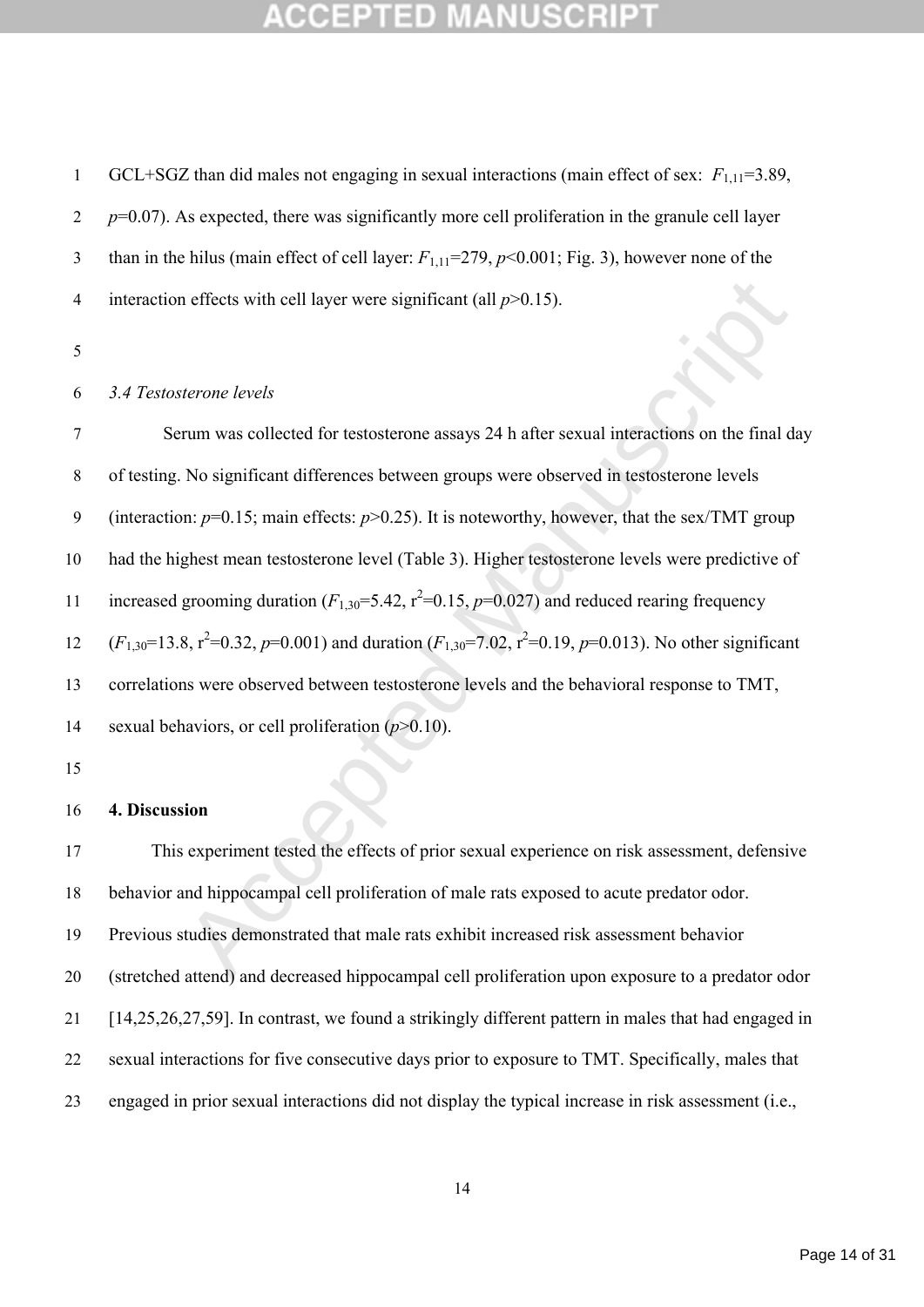stretched attends) in response to TMT and they exhibited an increase in hippocampal cell proliferation in response to TMT.

*4.1 Sexual experience modified the risk assessment response to TMT*

*l* experience modified the risk assessment response to TMT<br>
ar behavioral results support numerous previous studies showing an increase in risk<br>
at behavior (i.e., stretched attend) in response to acute exposure to TMT [1 Our behavioral results support numerous previous studies showing an increase in risk assessment behavior (i.e., stretched attend) in response to acute exposure to TMT [14,26,27]. We also demonstrated that prior sexual experience eliminates this increased risk assessment in response to TMT. Stretched attend behavior is generally considered to be indicative of anxiety because this behavior involves investigation of a potentially harmful stimulus and is attenuated by anxiolytic drugs [3,4]. This suggests that sexual interactions may have been anxiolytic, causing a reduction in stretched attend behavior. Although not significant, we also found that sexual interactions prior to TMT exposure increased grooming and decreased rearing, further suggesting that sexual stimulation reduced anxiety in the face of stress [10,32]. In support of this interpretation, Edinger and Frye [13] found that four days of 10 min sexual interactions resulted in reduced anxiety-like behaviors in the open field and elevated plus-maze tests. Similarly, Westenbroek et al. [67] found that male rats exposed to chronic foot-shock and housed with a cycling female displayed less anxiety in an open field test than did males that were socially isolated.

 Unlike stretched attend behavior, sexual experience had no effect on increased defensive burying induced by TMT. In contrast, Rodríguez-Manzo et al. [50] found that a single ejaculation resulted in reduced burying behavior toward a shock prod. However, the same study found that a decrease in burying did not occur among males allowed to copulate with a female for 4 h [50], suggesting that prolonged exposure to females, like the 5 days of sexual interactions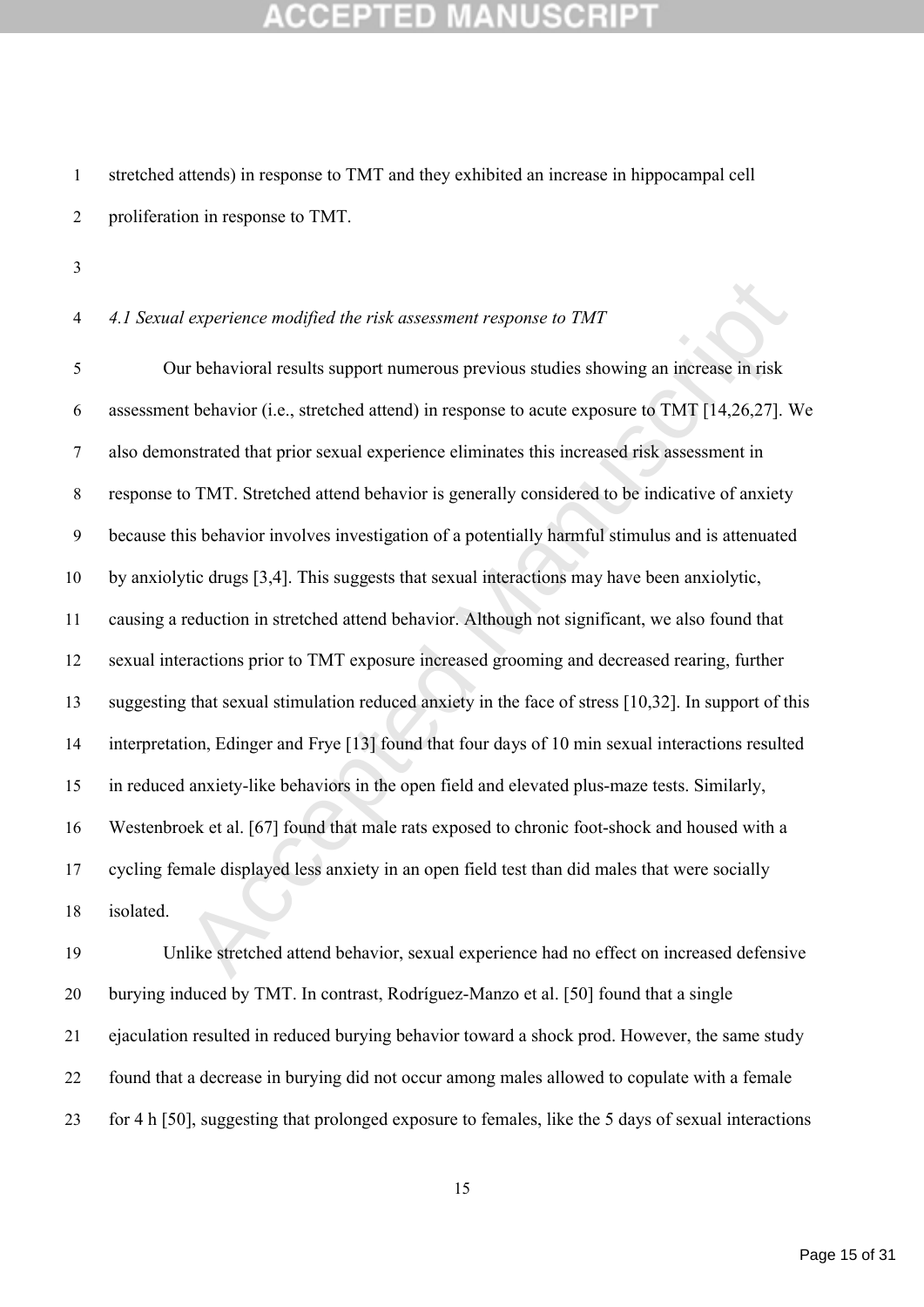drugs have been shown to reduce the expression of freezing behavior without<br>defensive burying [10,32], suggesting that defensive burying represents an active<br>strategy that is dissociable from more passive avoidance behavio used in our study, may not induce changes in burying behavior. Defensive burying has been variously used as an index of anxiety and/or fearfulness and has been shown to be attenuated by many of the same anxiolytic drugs that attenuate stretched attend behavior [10]. However, some anxiolytic drugs have been shown to reduce the expression of freezing behavior without affecting defensive burying [10,32], suggesting that defensive burying represents an active avoidance strategy that is dissociable from more passive avoidance behaviors. Thus, defensive burying may be an index of active avoidance independent of initial risk assessment behavior. Therefore, we argue that while prior sexual experience is capable of modifying the evaluation of TMT as an aversive stimulus source (stretched attend), it does not appear to impact the active avoidance component of the animal's defensive repertoire (defensive burying). The observed anxiolytic effect of sexual experience may be due, at least in part, to hormonal changes in the males. A sexual interaction with a female induces a rise in circulating testosterone among male rats [28,29], and elevated androgen levels lead to reduced anxiety behavior in rats [2,12,30]. Furthermore, metabolites of testosterone act upon the hippocampus to induce anxiolytic effects [12,18]. In the present study, we did not observe significant differences in serum testosterone levels among the treatment groups, but this may not be surprising as serum was collected 24 h after sexual interactions and exposure to TMT. Another possible hormonal mechanism involves prolactin, which also increases following sexual interactions [28,29] and has been shown to have anxiolytic effects [63,64]. The role of prolactin in the axiolytic effects of sexual interactions is an area that warrants further study.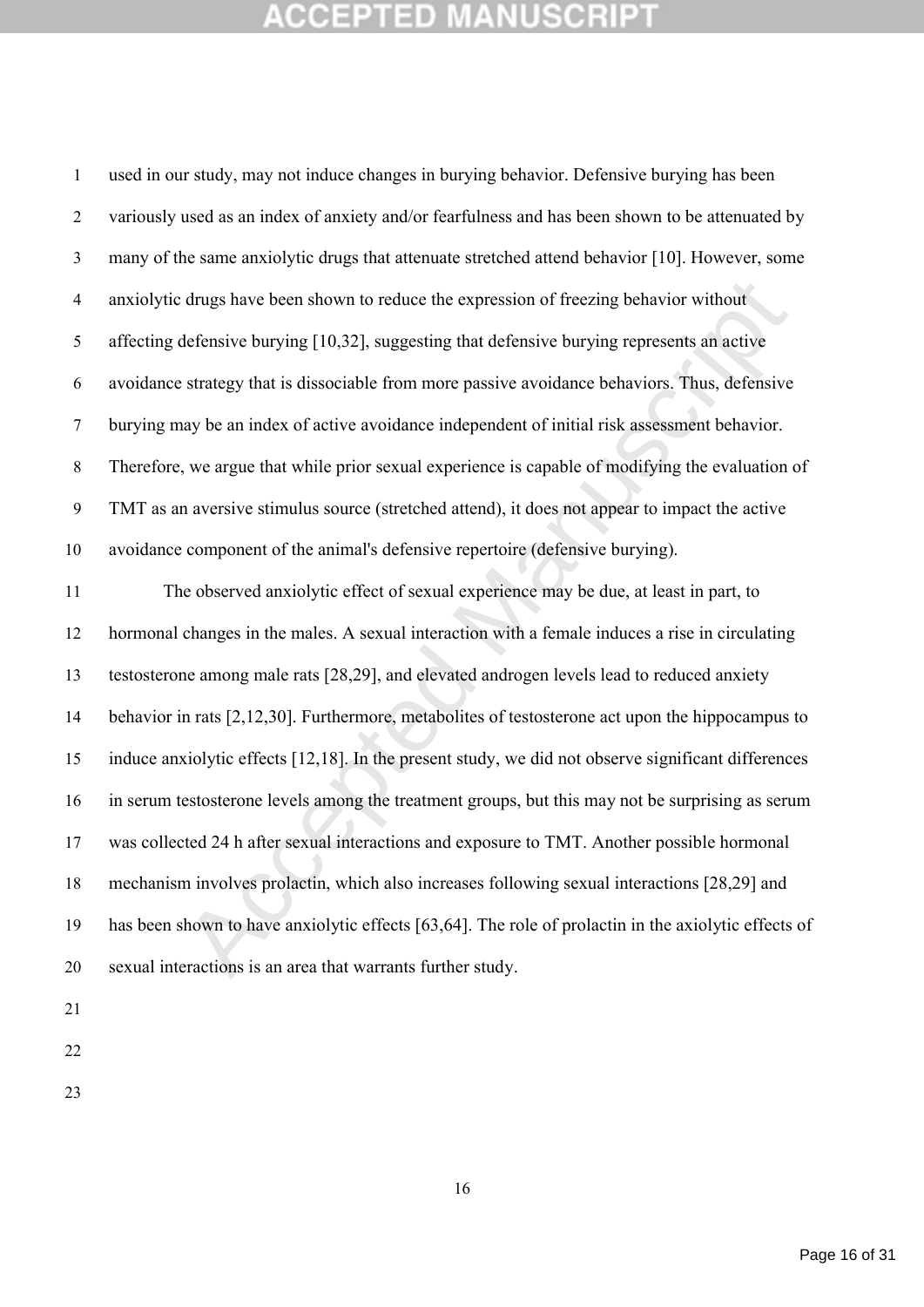*4.2 Sexual experience resulted in increased cell proliferation in response to TMT*

b the suppression in cell proliferation seen in sexually naive male rats [14,26,27,59]. Above, sexual interactions seemed to reduce anxiety and/or fearfulness in response to schange in the perceived aversiveness of the str In the present study we found that sexual interactions for 5 days prior to exposure to TMT increased cell proliferation in the dentate gyrus compared to all other groups. This is in stark contrast to the suppression in cell proliferation seen in sexually naïve male rats [14,26,27,59]. As described above, sexual interactions seemed to reduce anxiety and/or fearfulness in response to TMT. This change in the perceived aversiveness of the stressor may have induced physiological changes that led to enhanced cell proliferation within the hippocampus. Intriguingly, other studies have shown that various social interactions can reduce anxiety and increase neurogenesis in response to stress. Pair-housing results in reduced anxiety-like behavior in male rats relative to singly-housed males [67]. Furthermore, Stranahan et al. [57] observed an increase in cell proliferation within the dentate gyrus among group-housed adult male rats exposed to cold water stress relative to singly-housed rats [57]. Lu et al. [35] also observed reduced cell proliferation in individually housed male rats relative to group-housed males. These findings, coupled with the present data, suggest that sexual or social interactions may reverse the stress-induced suppression of cell proliferation.

 Interestingly, we also did not observe a significant stress-induced suppression of cell proliferation in males that did not engage in sexual interactions. This result may also be indicative of the neuroprotective effects of social interactions in general. Specifically, all of the males used in our study were screened for sexual competence 10 days prior to BrdU injection. This screening may have induced lasting physiological changes that prevented a TMT-induced suppression of cell proliferation, although the effects were not strong enough to induce the enhanced cell proliferation seen in males that had more recently experienced sexual interactions. Another key difference between the current study and past studies using TMT is that our animals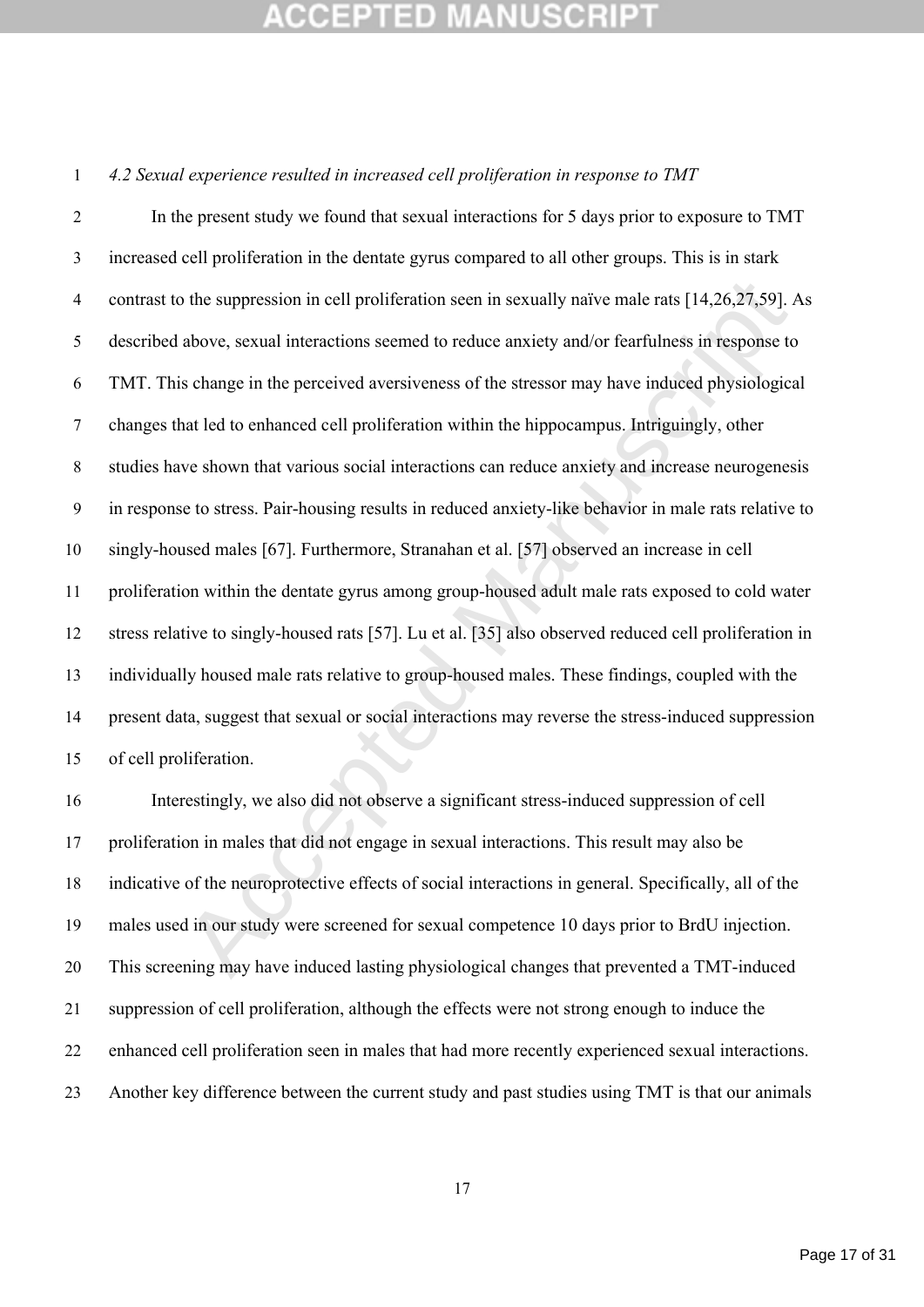cially isolated rats. In support of this idea, Thomas et al. [61] found that acute TMT<br>had no significant effect on hippocampal cell proliferation among group-housed male<br>ly, the effects of TMT may vary with the strain of were pair housed throughout the experiment, whereas previous studies used individual housing. Among rats, social isolation is a stressor that has been shown to cause a decrease in cell proliferation within the dentate gyrus [35]. Therefore, TMT may suppress cell proliferation only among socially isolated rats. In support of this idea, Thomas et al. [61] found that acute TMT exposure had no significant effect on hippocampal cell proliferation among group-housed male rats. Finally, the effects of TMT may vary with the strain of rat used [51]. All previous studies testing the effects of TMT on cell proliferation have used Sprague-Dawley rats, whereas the current study used Long-Evans rats; therefore, acute exposure to TMT may reduce cell proliferation among Sprague-Dawley but not Long-Evans rats. The functional significance of the observed changes in hippocampal cell proliferation remains unclear. Some evidence indicates that hippocampal neurogenesis is involved in the formation of olfactory memories [36,41]. The enhanced cell proliferation observed in the current study might be involved in the formation of memories related to sexual experience and/or TMT exposure. However, we did not observe enhanced cell proliferation in response to sexual interactions alone but only in combination with TMT exposure, suggesting that enhanced cell proliferation was not simply involved in learning mate identity. Fortin et al. (2002) demonstrated that the hippocampus is not required for rats to distinguish between familiar and novel odors, whereas a functional hippocampus is necessary to remember the sequence in which multiple odors are presented. Current theory suggests that encoding the timing of events may be one of the primary functions of adult neurogenesis [1]. Hence, the elevated cell proliferation observed in the current study may be involved in learning the temporal relationship between olfactory cues associated with mating and TMT. It is important to note, however, that cell proliferation does not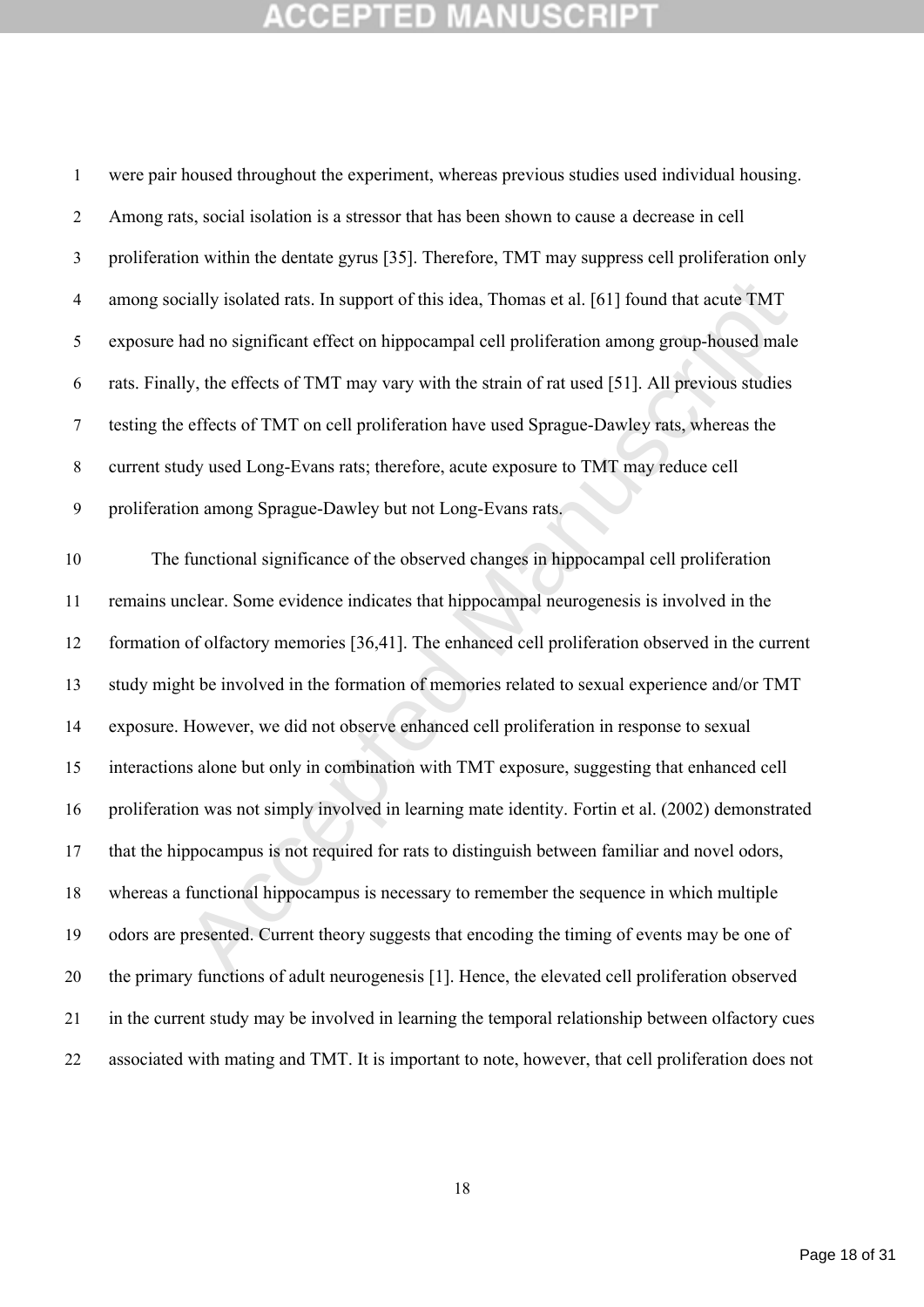necessarily lead to adult neurogenesis, and further study is needed to determine whether the enhanced cell proliferation that we observed leads to an increase in functional neurons.

<sup>2</sup>'s response to acute stress. Males engaging in sexual interactions prior to predator od<br>reduced risk assessment behavior and increased hippocampal cell proliferation. These<br>gest that sexual interactions cause decreased In summary, the current study demonstrates that sexual experience can influence an individual's response to acute stress. Males engaging in sexual interactions prior to predator odor exhibited reduced risk assessment behavior and increased hippocampal cell proliferation. These results suggest that sexual interactions cause decreased anxiety and/or fearfulness, which may in turn influence hippocampal cell proliferation. It remains to be determined whether the enhanced cell proliferation observed in the current study leads to changes in neurogenesis, or learning, and memory. An intriguing possibility is that the combined effects of sexual experience and acute stress influence memory formation in a way that is distinct from either of these events individually.

## **Acknowledgements**

We thank Cindy Barha, Stephanie Lieblich, Pralle Kriengwatana, Alice Chan and Anne

Cheng for their important contributions to this study. This work was funded by CIHR and

NSERC operating grants to LAMG and VV. MDS was the recipient of a CIHR training grant.

LAMG is a Michael Smith Senior Scholar.

## **Rferences**

 [1] Aimone JB, Wiles J, Gage FH. Potential role for adult neurogenesis in the encoding of time in new memories. Nat Neurosci 2006;9: 723-7.

 [2] Bitran D, Kellogg CK, Hilvers RJ. Treatment of anabolic-androgenic steroid affects anxiety-22 related behavior and alters the sensitivity of cortical GABA<sub>A</sub> receptors in the rat. Horm Behav

1993;27: 568-83.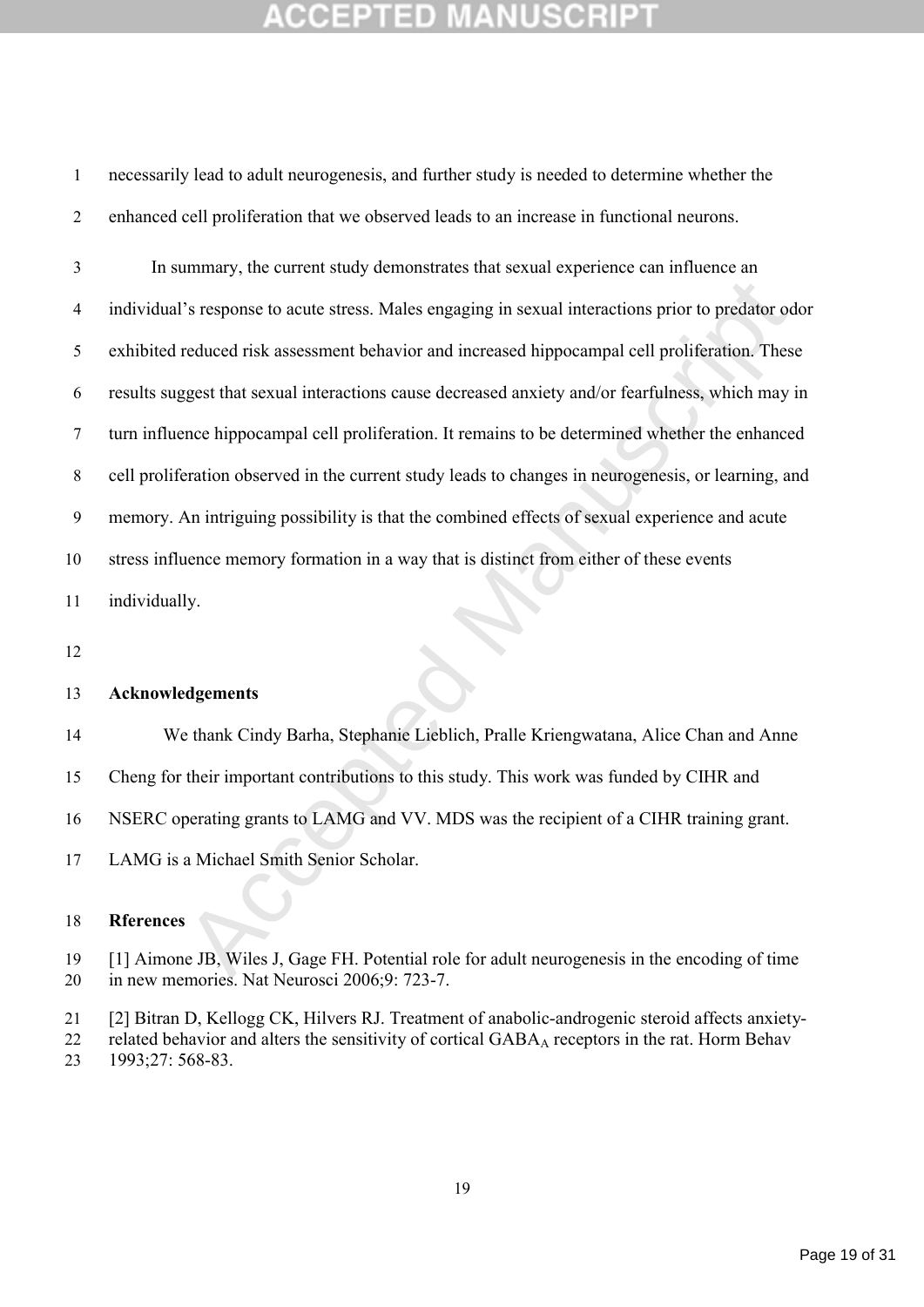# s d

- [3] Blanchard RJ, Briebel G, Henrie JA, Blanchard DC. Differentiation of anxiolytic and
- 2 panicolytic drugs by effects of rat and mouse defense test batteries. Neurosci Biobehav Rev 1997;21: 783-9.
- [4] Blanchard DC, Blanchard RJ, Tom P, Rodgers RJ. Diazepam changes risk assessment in an anxiety/defense test battery. Psychopharmacology 1990;101: 511-8.
- [5] Cameron HA, Woolley CA, McEwen BS, Gould E. Differentiation of newly born neurons
- and glia in the dentate gyrus of the adult rat. Neuroscience 1993;56: 337-44.
- [6] Cameron HA, McKay RDG. Adult neurogenesis produces a large pool of new granule cells in the dentate gyrus. 2001;435: 406-17.
- [7] Coolen LM, Peters HJPW, Veening JG. Anatomical interrelationships of the medial preoptic
- area and other brain regions activated following male sexual behavior: a combined Fos and tract-
- tracing study. J Comp Neurol 1998;397: 421-35.
- [8] Corretti G, Pierucci S, De Scisciolo M, Nista C. Comorbidity between social phobia and
- premature ejaculation: study on 242 males affected by sexual disorders. Sex Marital Ther
- 2006;32: 183-7.
- [9] Day HEW, Masini CV, Campeau S. The pattern of brain c-fos mRNA induced by a
- component of fox odor, 2,5-dihydro-2,4,5-trimethylthazoline (TMT), in rats suggest both systemic and processive stress characteristics. Brain Res 2004;1025: 139-51.
- [10] DeBoer SF, Koohaas JM. Defensive burying in rodents: theology, neurobiology and psychopharmacology. Eur J Pharmacol 2003;463: 145-61.
- [11] Dickman CR, Doncaster CP. Responses of small mammals to Red fox (*Vulpes vulpes*) odour. J Zool Lond 1984;204: 521-31.
- [12] Edinger KL, Frye CA. Testosterone's analgesic, anxiolytic, and cognitive enhancing effects
- may be due in part to actions of its 5a-reduced metabolites in the hippocampus. Behav Neurosci
- 2004;118: 1352-64.
- velise test battery. rsychopharmacology 1990,101. 311-8.<br>The dentate gytus of the adult rat. Neuvembs, Gould E. Differentiation of newly born neurons<br>of the dentate gytus of the adult rat. Neuroscience 1993;56: 337-44.<br>The [13] Edinger KL, Frye CA. Sexual experience of male rats influences anxiety-like behavior and androgen levels. Physiol Behav 2007;92: 443-53.
- [14] Falconer EM, Galea LAM. Sex differences in cell proliferation, cell death and defensive behavior following acute predator odor stress in adult rats. Brain Res 2003;975: 22-36.
- [15] Fendt M, Endres T, Lowry CA, Apfelbach R, McGregor IS. TMT-induced autonomic and
- behavioral changes and the neural basis of its processing. Neurosci Biobehav Rev 2005;29: 1145-56.
- [16] Fiorino DF, Coury A, Phillips AG. Dynamic changes in nucleus accumbens dopamine
- efflux during the Coolidge effect in male rats. J Nsurosci 1997;17: 4849-55.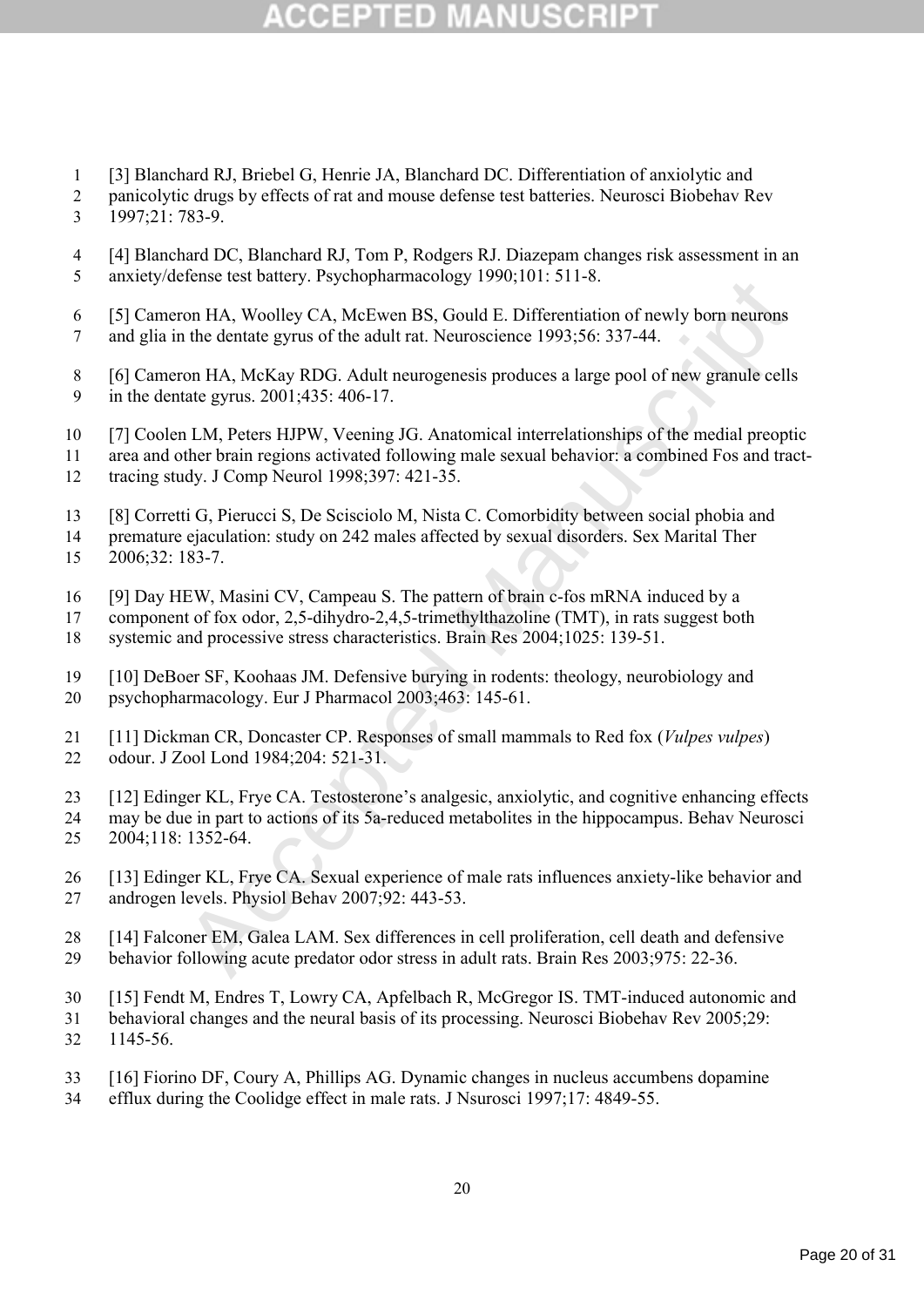# (CEPTED)

 [17] Freidin E, Kamenetzky G, Mustaca AE. Newly proliferated cells in the adult male amygdale are affected by gonadal steroid hormones. Learn Behav 2005;33: 277-86.

 [19] Gould E, Beylin A, Tanapat P, Reeves A, Shors TJ. Learning enhances adult neurogenesis in the hippocampal formation. Nat Neurosci 1999;2: 260-5.

- [20] Gundersen HJ, Bendtsen TF, Korbo L, Marcussen N, Moller A, Nielsen K, Nyengaard JR,
- Pakkenberg B, Sorensen FB, Besterby A. Some new, simple and efficient stereological methods
- and their use in pathological research and diagnosis. APMIS 1988;96: 379-94.
- [21] Hamson DK, Watson NV. Regional brainstem expression of Fos associated with sexual behavior in male rats. Brain Res 2004;1006: 233-40.
- [22] Hardy MP, Sottas CM, Ge R, McKittrick CR, Tamashiro KL, McEwen BS, Haider SG,

Markham CM, Blanchard RJ, Blanchard DC, Saki RR. Trends of reproductive hormone of male

rats during psychosocial stress: role of glucocorticoid metabolism on behavioral dominance. Biol

- Reprod 2002;67: 1750-5.
- [23] Hayes RA, Nahrung HF, Wilson JC. The response of native Australian rodents to predator odours varies seasonally: a by-product of life history variation? Anim Behav 2006;71: 1307-14.
- [24] Heale VR, Vanderwolf CH, Kavaliers M. Components of weasel and fox odors elicit fast wave bursts in the dentate gyrus of rats. Behav Brain Res 1994;63: 159-65.
- [25] Hebb ALO, Zachoarko RM, Gauthier M, Trudel F, Laforest S, Drolet G. Brief exposure to
- predator odor and resultant anxiety enhances mesocorticolimbic activity and enkephalin expression in CD-1 mice. Eur J Neurosci 2004;20: 2415-29.
- 
- [26] Holmes MM, Galea LAM. Defensive behavior and hippocampal cell proliferation:
- differential modulation by naltrexone during stress. Behav Neurosci 2002;116: 160-8.
- [27] Kambo JS, Galea LAM. Activational levels of androgens influence risk assessment
- behaviour but do not influence stress-induced suppression in hippocampal cell proliferation in
- adult male rats. Behav Brain Res 2006;175: 263-70.
- d E, Beylin A, Tanapat P, Reeves A, Shors TJ. Learning enhances adult neurogenesis<br>occampal formation. Nat Neurosci 1999:2: 260-5.<br>
respectives and H, Bendiscript T, Korbo L, Marcussen N, Moller A, Nielsen K, Nyengaard JR, [28] Kamel F, Frankel AI. Hormone release during mating in the male rat: time course, relation to sexual behavior, and interaction with handling procedures. Endocrinology 1978;103: 2172-9.
- [29] Kamel F, Wright WW, Mock EJ, Frankel AI. The influence of mating and related stimuli on
- plasma levels of luteinizing hormone, follicle stimulating hormone, prolactin, and testosterone in
- the male rat. Endocrinology 1977;101: 421-9.
- [30] Kavaliers M, Choleris E. Brief exposure to female odors "emboldens" male mice by
- reducing predator-induced behavioral and hormonal responses. Horm Behav 2001;40: 497-509.

 [18] Frye CA, Seliag AM. Testosterone increases analgesia, anxiolysis, and cognitive performance of male rats. Cogn Affect Behav Neurosci 2001;1: 371-81.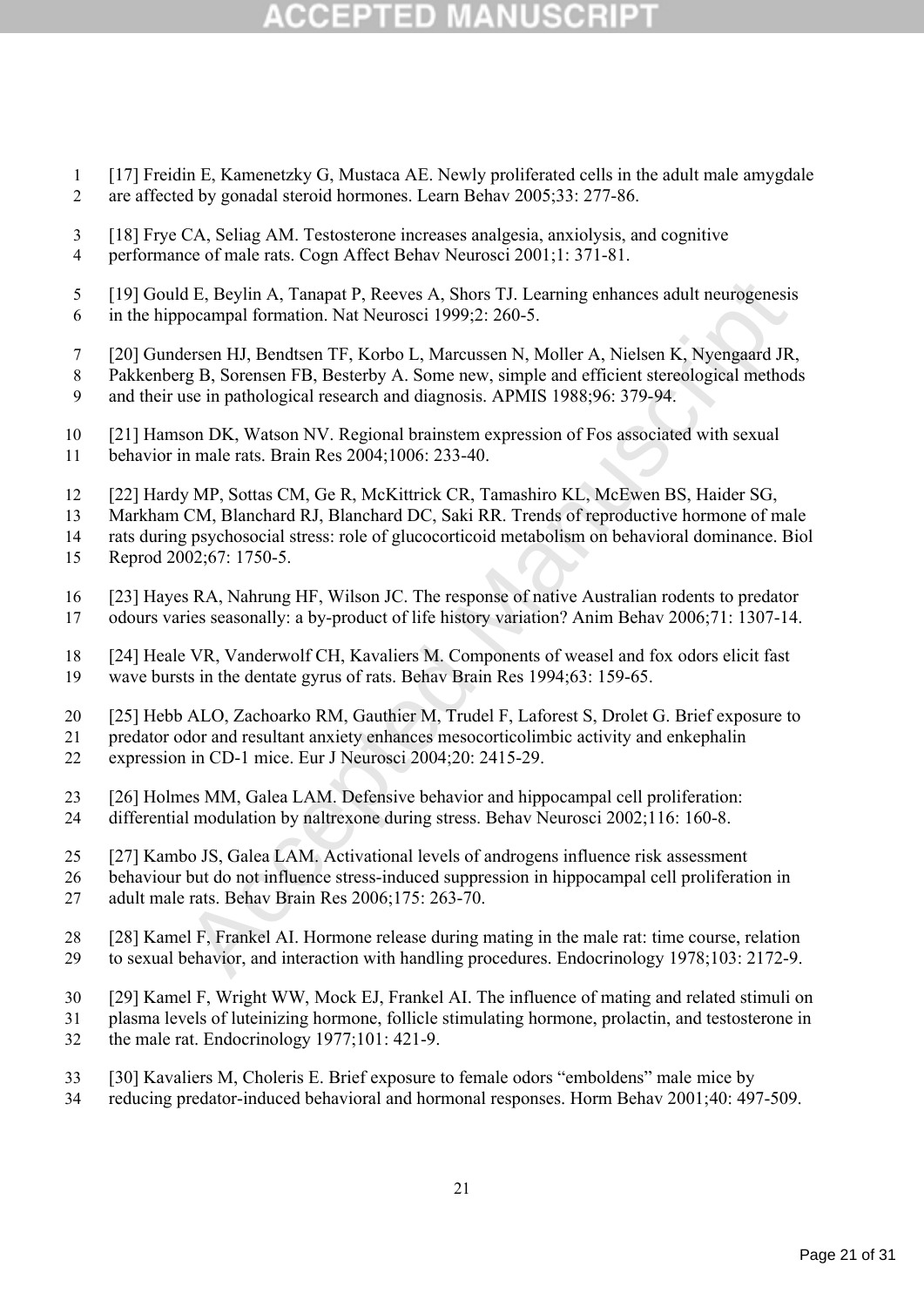# (CEPTED)

- [31] Kempermann G. Adult Neurogenesis: Stem Cells and Neuronal Development in the Adult Brain. USA: Oxford University Press, 2005, 448 pp.
- [32] Koolhaas JM, Korte SM, DeBoer SF, Van Der Vegt, B.J., Van Reenen CG, Hopster H, De
- Jong IC, Ruis MAW, Blokhuis HJ. Coping styles in animals: current status in behavior and stress
- physiology. Neurosci Biobehav Rev 1999;23: 925-35.
- [33] Laska M, Fendt M, Weiser M, Endres A, Hernandez Salazar LT, Apfelbach R. Detecting
- danger—or just another odorant? Olfactory sensitivity for the fox odor component 2,4,5-
- trimethylthiazoline in four species of mammals. Physiol Behav 2005;84: 211-5.
- [34] Lemaire V, Taylor GT, Mormède P. Adrenal axis activation by chronic social stress fails to inhibit gonadal function in male rats. Psychoneuroendocrinology 1997;22: 563-73.
- [35] Lu L, Bao G, Chen H, Xia P, Fan X, Zhang J, Pei G, Ma L. Modification of hippocampal neurogenesis and neuroplasticity by social environments. 2003;183: 600-9.
- [36] Mak GK, Enwere EK, Gregg C, Pakarainen T, Poutanen M. Male pheromone-stimulated
- neurogenesis in the adult female brain: possible role in mating behavior. Nat Neurosci 2007;10: 1003-11.
- [37] Martínez-Mota L, López-Rualcava A, Rodríguez-Mazo G. Ejaculation induces long-lasting
- behavioural changes in male rats in the forced swimming test: evidence for an increased
- sensitivity to the antidepressant desipramine. Brain Res Bull 2005;65: 323-9.
- [38] McCloskey DP, Hintz TM, Pierce JP, Scharfman HE. Stereological methods reveal the
- robust size and stability of ectopic hilar granule cells after pilocarpine-induced status epilecticus in the adult rat. Eur J Neurosci 2006;24: 2203-10.
- [39] Menendez-Patterson A, Forez-Lozano JA, Fernandez S, Marin B. Stress and sexual behavior in male rats. Physiol Behav 1980;24: 403-6.
- [40] Morrow BA, Redmond AJ, Roth RH, Elsworth JD. The predator odor, TMT, displays a
- y. Neutroscr Biotelala Nev 1999, 25. 923-53.<br>
M. Fendt M, Weiser M, Endres A, Hermandez Salazar LT, Apfelbach R. Detecting<br>
M. Fendt M, Weiser M, Endres A, Hermandez Salazar LT, Apfelbach R. Detecting<br>
or it is another odo unique, stress-like pattern of dopaminergic and endocrinological activation in the rat Brain Res 2000;864: 146-51.
- [41] Olariu A, Cleaver KM, Shore LE, Brewer MD, Cameron HA. A natural form of learning
- can increase and decrease the survival of new neurons in the dentate gyrus. Hippocampus 2005;15: 750-62.
- [42] Oremrod BK, Galea LAM. Reproductive status influences cell proliferation and cell
- survival in the dentate gyrus of adult female meadow voles: a possible regulatory role for estradiol. Neuroscience 2001;102: 369-79.
- [43] Perrot-Sinal T, Ossenkopp K-, Kavaliers M. Influence of natural stressor (predator odor) on
- locomotor activity in the meadow vole (*Microtus pennsylvanicus*): modulation by sex,
- reproductive condition and gonadal hormones. Psychoneuroendocrinology 2000;25: 259-76.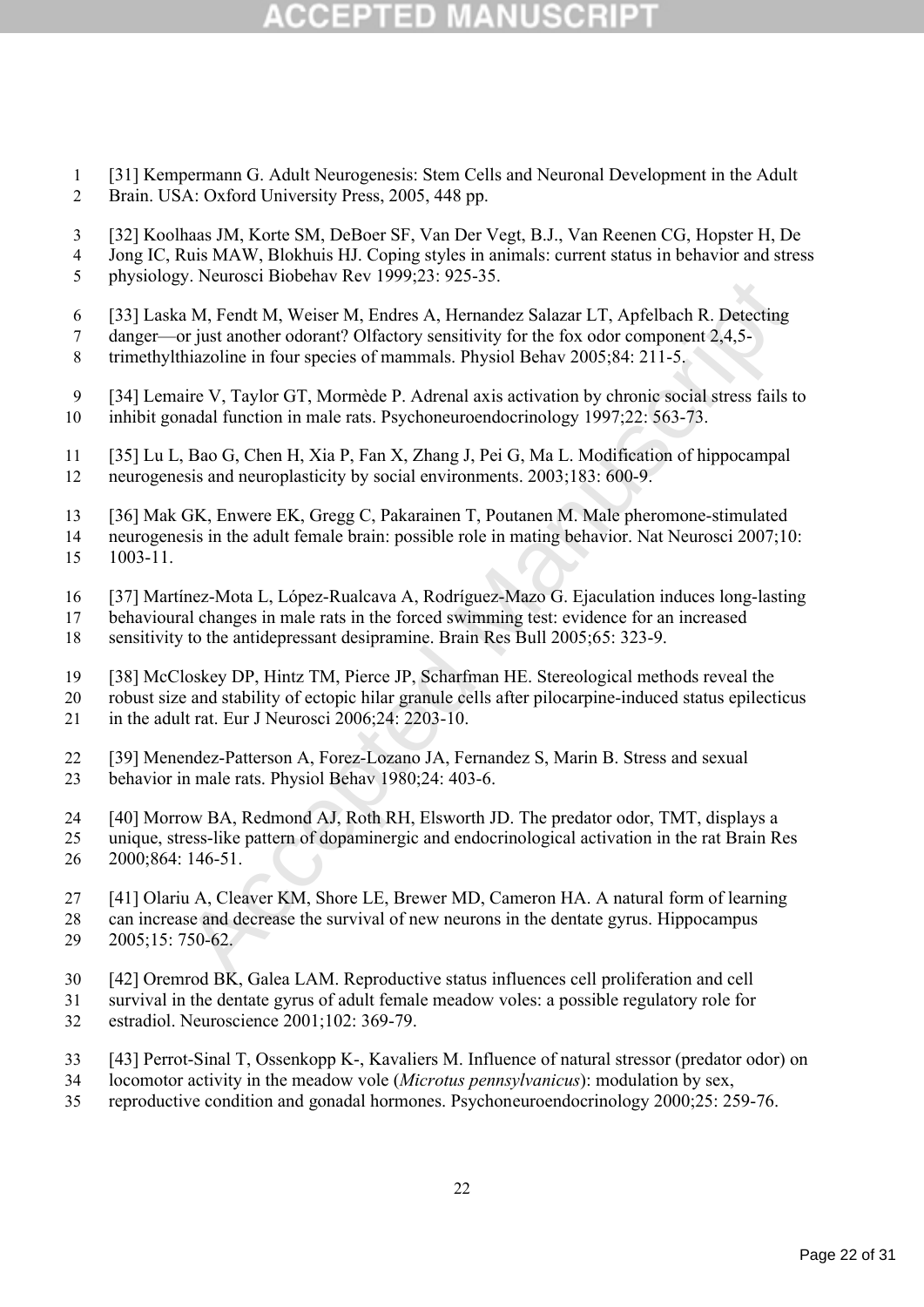# COEPTED

- [44] Pfaus JG. Neurobiology of sexual behavior. Curr Opin Neurobiol 1999;9: 751-8.
- [45] Pfaus JG, Mendelson SD, Phillips AG. A correlational and factor analysis of anticipatory
- and consummatory measures of sexual behavior in the male rat. Psychoneuroendocrinology 1990;15: 329-40.
- [46] Pinel JPJ, Mana MJ, Ward JA. Stretched-approach sequences directed at localized shock source by *Rattus norvegicus*. J Comp Psych 1989;103: 140-8.
- [47] Pinel JPJ, Symons LA, Christensen BK, Tees RC. Development of defensive burying in *Rattus norvegicus*: experience and defensive responses. J Comp Psych 1989;103: 359-65.
- [48] Retana-Márquez S, Bonilla-Jaime H, Vázquez-Palacios G, Martínez-García R, Velázquez-
- Moctezuma J. hanges in masculine sexual behavior, corticosterone and testosterone in response
- to acute and chronic stress in male rats. Horm Behav 2003;44: 327-37.
- [49] Retana-Márquez S, Salazar ED, Velazquez-Moctezuma J. Effect of acute and chronic stress on masculine sexual behavior in the rat. Psychoneuroendocrinology 1996;21: 39-50.
- [50] Rodríguez-Manzo G, López-Rubalcava C, Fernández-Guasti A. Anxiolytic-like effect of
- ejaculation under various sexual behaviour conditions in the male rat. Physiol Behav 1999;67: 651-7.
- [51] Rosen JB, West EA, Donley MP. Not all rat strains are equal: differential unconditioned
- fear responses to the synthetic fox odor 2,4,5-trimethylthiazoline in three outbred rat strains.
- Behav Neurosci 2006;120: 290-7.
- [52] Sachs BD, Barfield RJ. Functional analysis of masculine copulatory behavior in the rat. Adv Stud Behav 1976;7: 91-154.
- JPJ, Mana MJ, Ward JA. Stretched-approach sequences directed at localized shock<br> *Rattus norvegicus.* J Comp Psych 1989;103: 140-8.<br>
JPJ, Symons LA, Christensn BK, Tees RC. Development of defensive burying in<br>
JPJ, Symons [53] Sapolsky RM, romero LM, Munck AU. How do glucocorticoids influence stress responses? Integrating permissive suppressive, stimulatory, and preparative actions. Endo Rev 2000;21: 55- 89.
- [54] Scharfman H, Goodman J, McCloskey D. Ectopic granule cells of the rat dentate gyrus. Dev Neurosci 2007;29: 14-27.
- [55] Shingo T, Gregg C, Enwere E, Fujikawa H, Hassam R, Geary C, Cross JC, Weiss S.
- Pregnancy-stimulated neurogenesis in the adult female forebrain mediated by prolactin Science 2003;299: 117-20.
- [56] Spritzer MD, Galea LAM. Testosterone and dihydrotestosterone, but not estradiol, enhance survival of new hippocampal neurons in adult male rats. Dev Neurobiol 2007;67: 1321-1333.
- [57] Stranahan AM, Khalil D, Gould E. Social isolation delays the positive effects of running on
- adult neurogenesis. Nat Neurosci 2006;9: 526-33.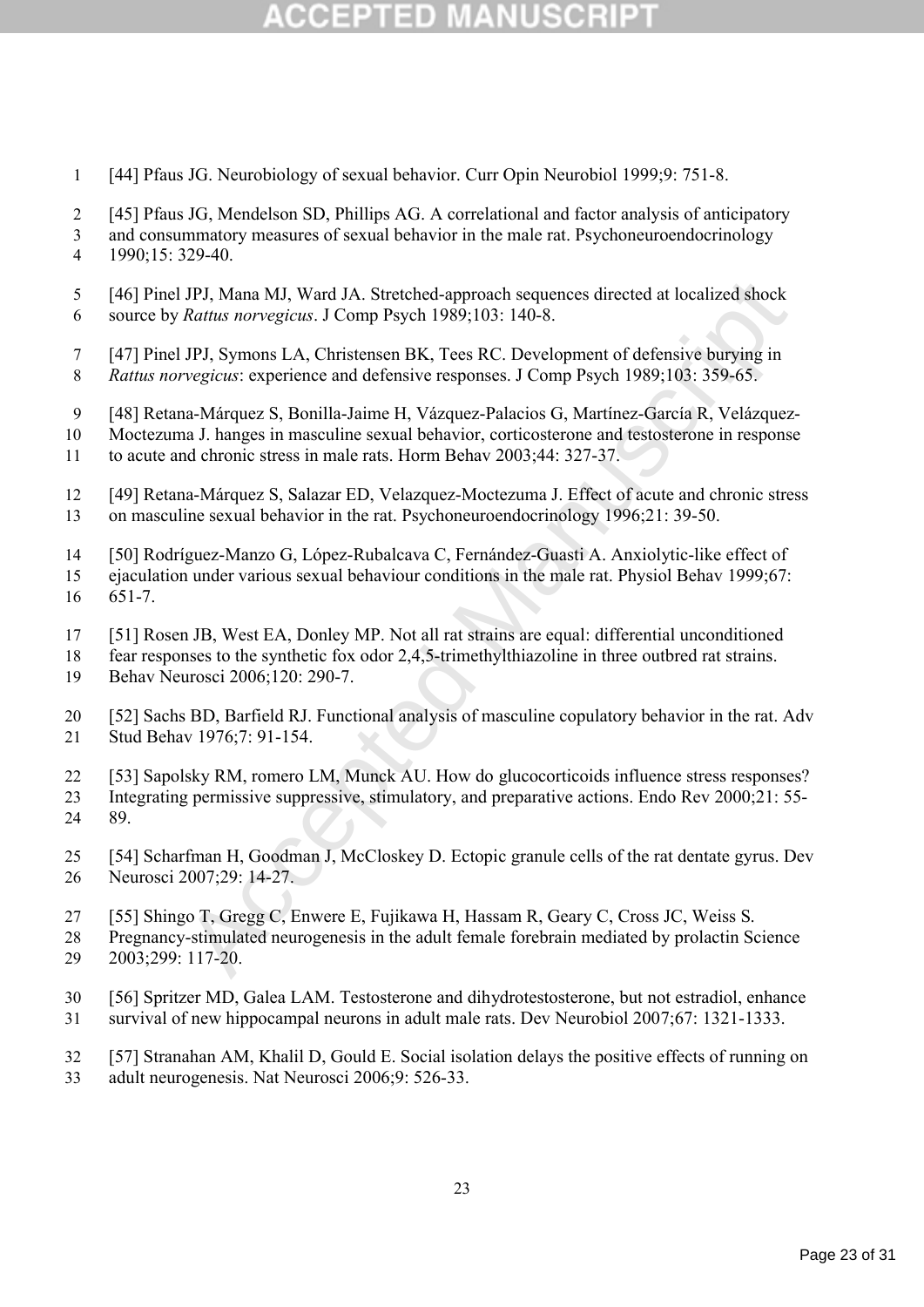# COEPIED

- [58] Sugimori H, Yoshida K, Tanaka T, Baba K, Nishida T, Nakazawa R, Iwamoto T.
- Relationships between erectiel dysfunction, depression, and anxiety in Japanese subjects. J Sex Med 2005;2: 390-6.
- [59] Tanapat P, Hastings NB, Rydel TA, Galea LAM, Gould E. Exposure to fox odor inhibits
- cell proliferation in the hippocampus of adult rats via an adrenal hormone-dependent mechanism.
- J Comp Neurol 2001;437: 496-504.
- [60] Taylor GT, Weiss J, Rupich R. Male rat behavior, endocrinology and reproductive physiology in a mixed-sex, socially stressful colony. Physiol Behav 1987;39: 429-33.
- [61] Thomas RM, Urban JH, Peterson DA. Acute exposure to predator odor elicits a robust
- increase in corticosterone and a decrease in activity without altering proliferation in the adult rat hippocampus. Exp Neurol 2006;201: 308-15.
- [62] Tignol J, Martin-Guehl C, Aouizerate B, Grabot D, Auriacombe M. Social phobia and premature ejaculatin: a case-control study. Depress Anxiety 2006;23: 153-7.
- [63] Torner L, Maloumby R, Nava G, Aranda J, Clapp C, Neumann ID. *In vivo* release and gene
- upregulation of brain prolactin in response to physiological stimuli Eur J Neurosci 2004;19: 1601-8.
- [64] Torner L, Toshci N, Pohlinger A, Landgraf R, Neumann ID. Anxiolytic and anti-stress
- eratori in the mipplocanipus of autorias via all auterian nonnone-adependent interaliation<br>
eurol 2001;437: 496-504.<br>
or GT, Weiss J, Rupich R. Male rat behavior, endocrinology and reproductive<br>
y in a mixed-sex, socially effects of brain prolactin: improved efficacy of antisense targeting of the prolactin receptor by molecular modeling. J Neurosci 2001;21: 3207-14.
- [65] Viau V. Functional cross-talk between the hypothalamic-pituitary-gonadal and -adrenal axes. J Neuroendocrinol 2002;14: 506-13.
- [66] Wallace KJ, Rosen JB. Predator odor as an unconditioned fear stimulus in rats: elicitation of freezing by trimethylthazoline, a component of fox feces. Behav Neurosci 2000;114: 912-22.
- [67] Westenbroek C, Snijders TAB, den Boer JA, Gerrits M, Fokkema DS, Ter Horst GJ. Pair-
- housing of male and female rats during chronic social stress exposure results in gender-specific behavioral responses. Horm Behav 2005;47: 620-8.
- [68] Zajecka J, Dunner DL, Gelenberg AJ, Hirshfeld RM, Kornstein SG, Ninan PT, Rush AJ,
- Thase ME, Trivedi MH, Arnow BA, Borian FE, Manber R, Keller MB. Sexual function and
- satisfaction in the treatment of chronic major depression with nefazodone, psychotherapy, and
- their combination. J Clin Psychiatry 2002;63: 709-16.
-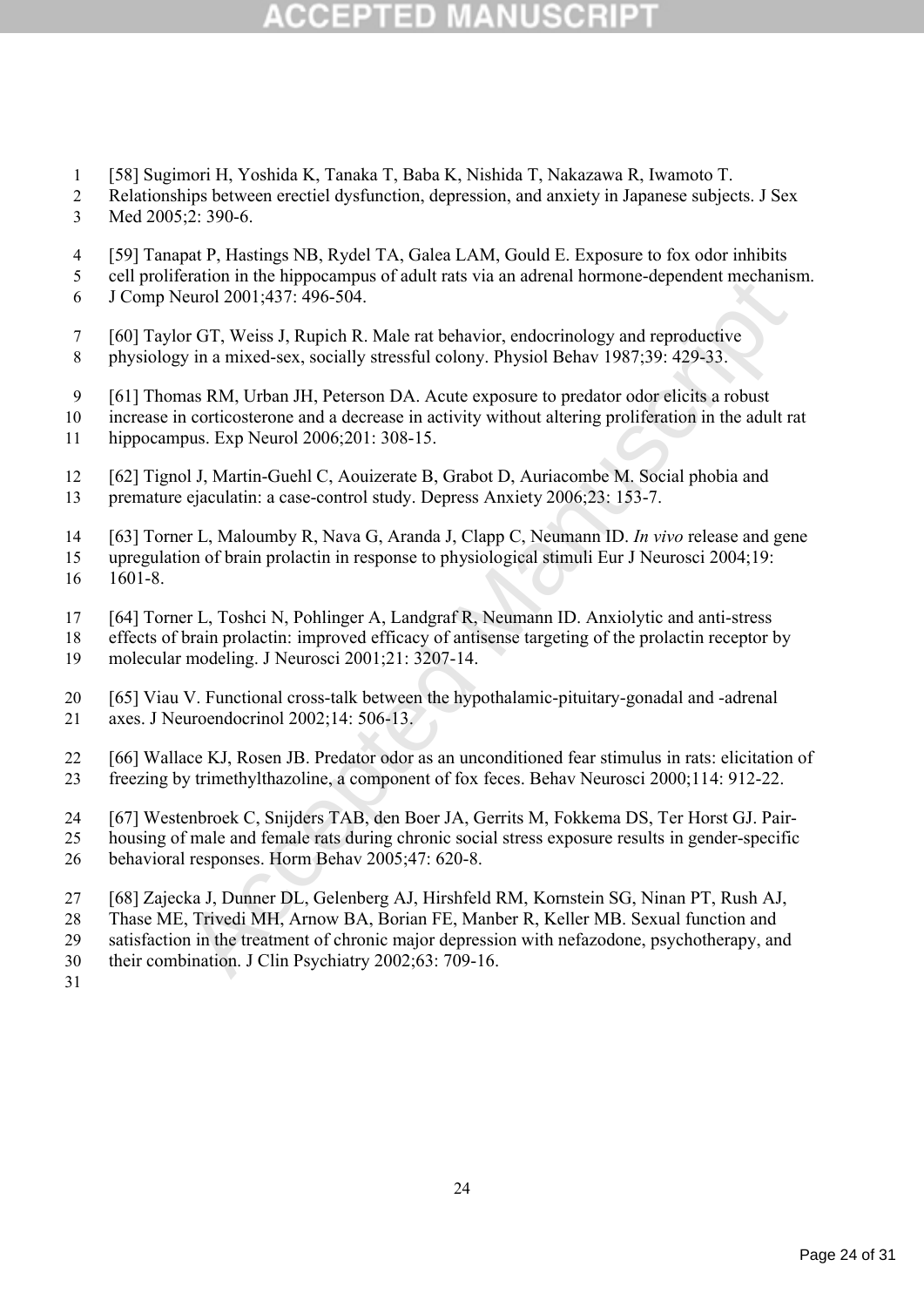## **Figure Legends**

2 Fig. 1. Photomicrograph  $(\times 1000$  magnification) of clusters of BrdU-labeled cells along the edge of the granule cell layer (GCL) of the dentate gyrus of an adult male rat. Representative BrdU-

4 labeled cells are indicated by arrows. The scale bar represents  $10 \mu m$ .

Ils are indicated by arrows. The scale bar represents 10  $\mu$ m.<br>
And ( $\pm$ S.E.M.) frequencies and durations of defensive behaviors by rats during first 15<br>
posure to fox odor (TMT) or a control odor (water). Prior to expo 6 Fig. 2. Mean  $(\pm S.E.M.)$  frequencies and durations of defensive behaviors by rats during first 15 min of exposure to fox odor (TMT) or a control odor (water). Prior to exposure to odors, rats received either 5 consecutive days of sexual interactions or 5 days without sexual interactions (*N*=8 per group). TMT exposure caused a significant increase in stretched attend behavior only among males that had not experienced prior sexual interactions (A, B). TMT exposure caused a significant increase in defensive burying, but prior sexual interactions had no significant effect on defensive burying (C,D). Asterisks indicate significant differences using post-hoc tests 13  $(p<0.05)$ 

15 Fig. 3. Total number of BrdU-labelled cells (mean  $\pm$ S.E.M.) in the GCL+SGZ (A) and hilus (B) of the dentate gyrus among males that were exposed to 60 min of predator odor (TMT) or control odor (water) and had experienced either 5 days with or without sexual interactions prior to exposure to odors. Planned comparisons revealed that males in the sex/TMT group had significantly more new cells than did males in the no-sex/TMT and sex/water groups. No significant differences were observed among the groups within the hilus. Asterisks indicate significant differences using planned comparisons (*p*<0.05).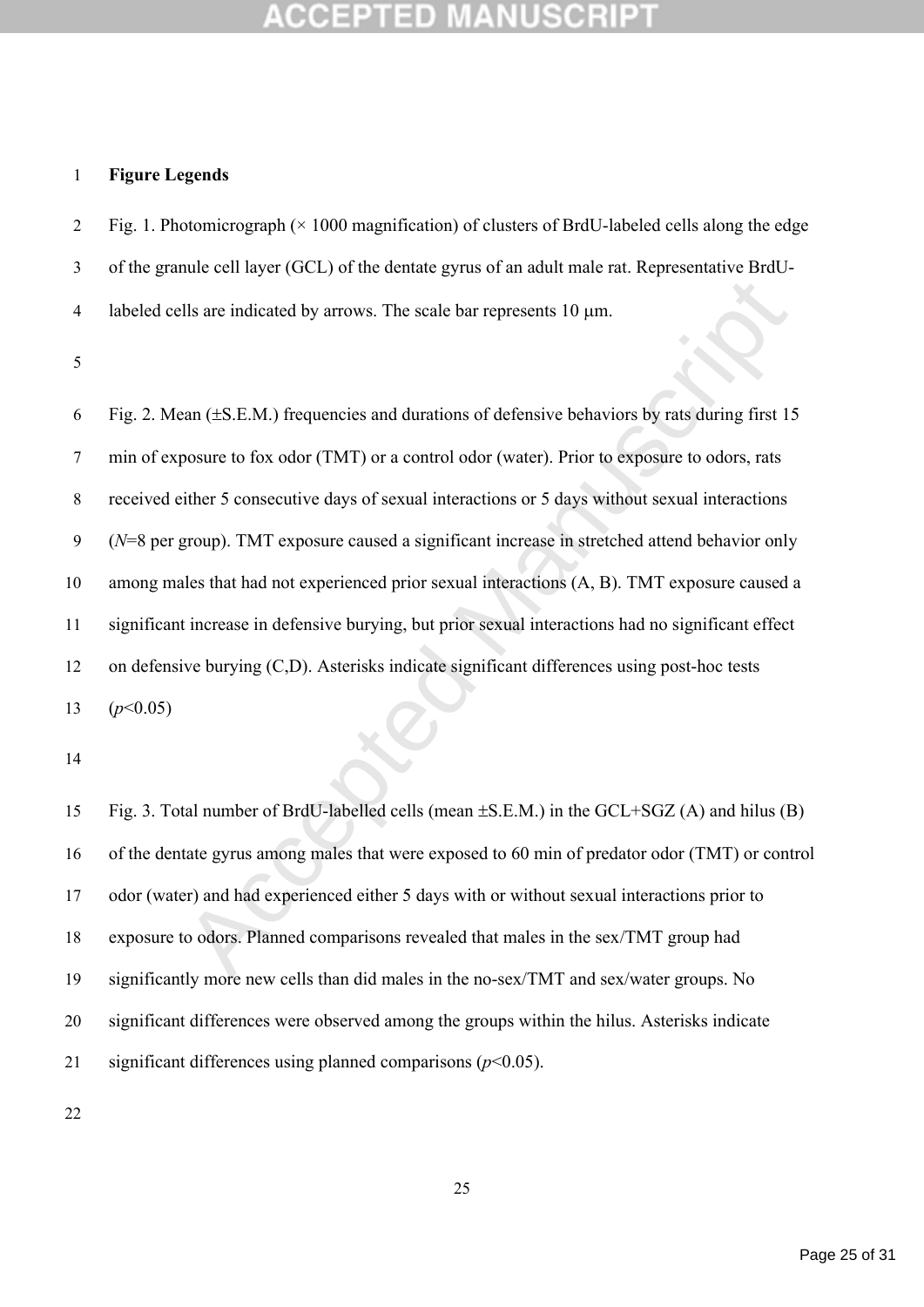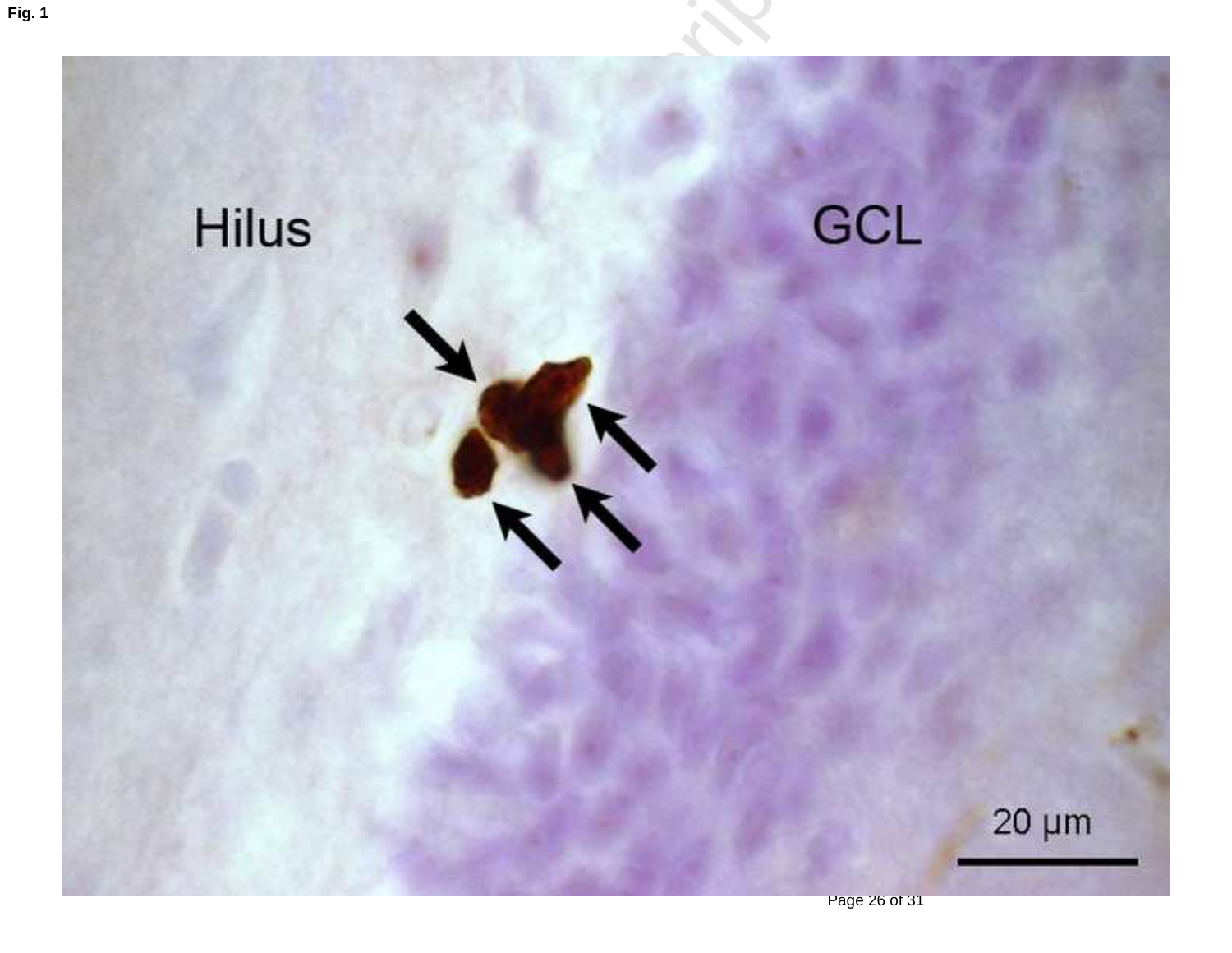### СC **SCRIPT** 公 D U

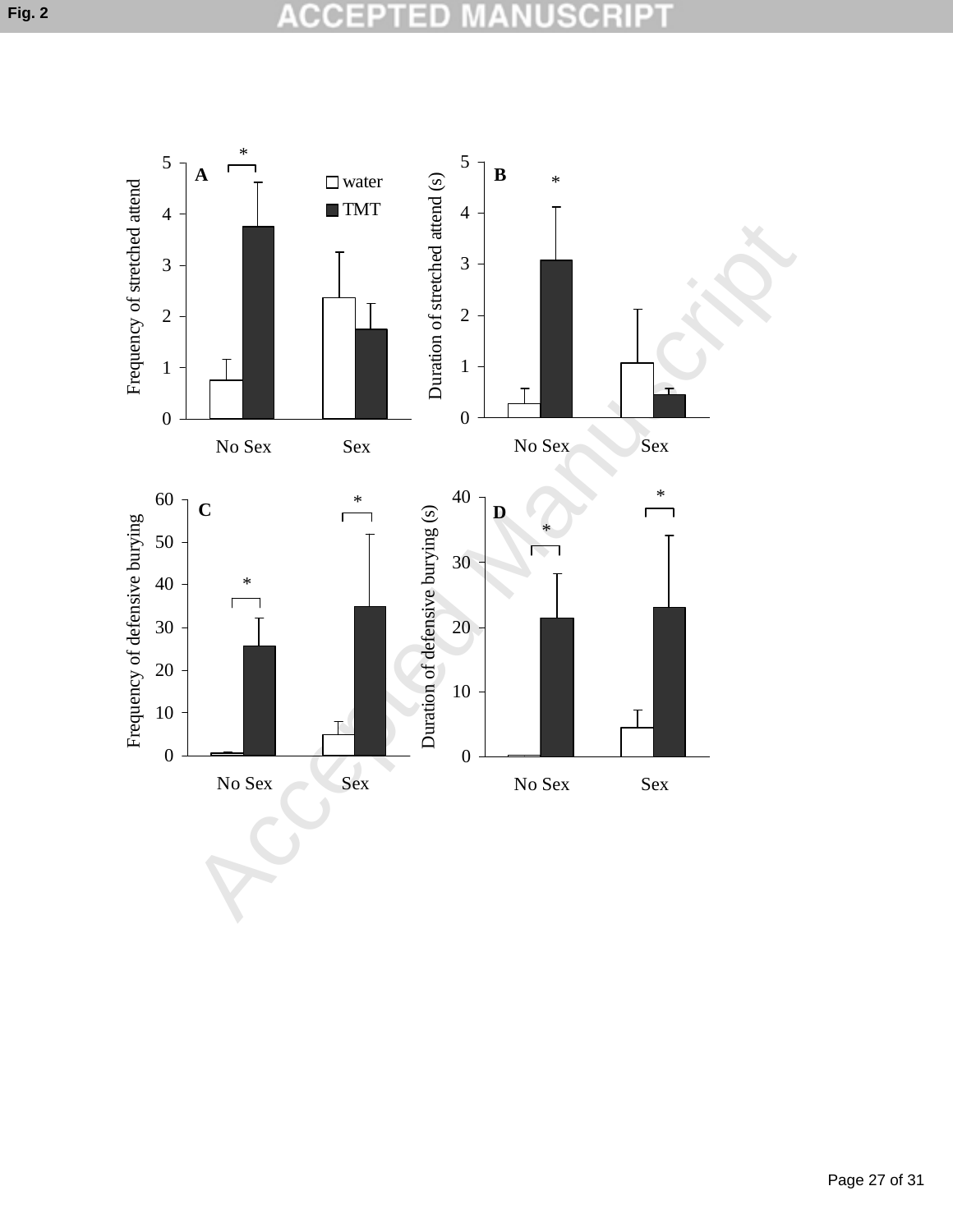### **ACCE SCRIPT** D n

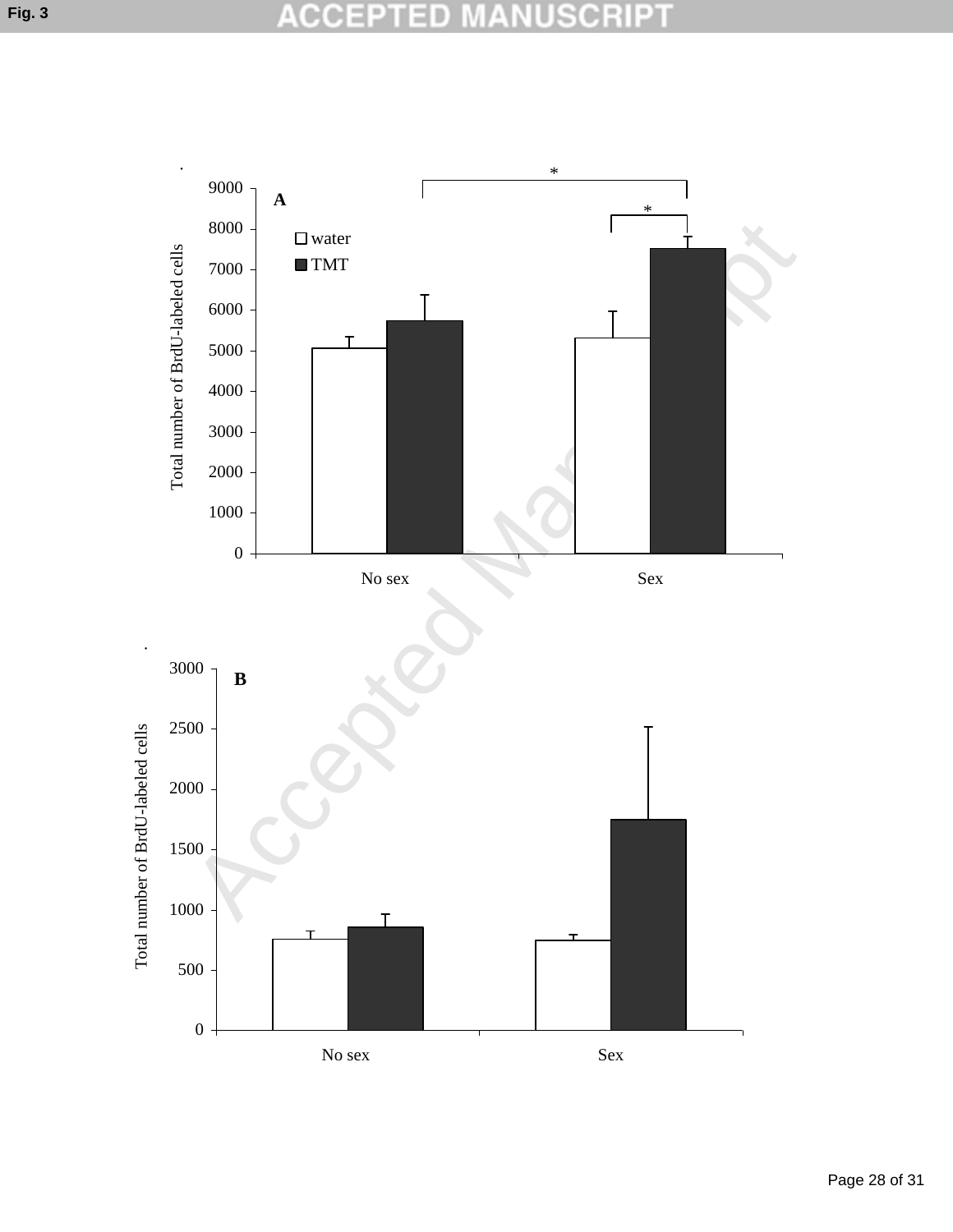### USCR CCEPTED P

## Table 1

Mean  $(±S.E.M.)$  duration and frequency of grooming, rearing, and vial contact during exposure to fox odor (TMT) or a control odor (water).

| Treatment                                                            | No-sex/water     | No-sex/TMT       | Sex/water         | Sex/TMT          |
|----------------------------------------------------------------------|------------------|------------------|-------------------|------------------|
| Frequency of vial contact                                            | $10.3 \pm 3.4$   | $8.5 \pm 1.6$    | $12.4 \pm 2.2$    | $5.5 \pm 2.2$    |
| Duration of vial contact (s)                                         | $23.9 \pm 7.6^a$ | $17.2 \pm 1.0^b$ | $58.1 \pm 22.0^a$ | $11.1 \pm 7.1^b$ |
| Frequency of grooming                                                | $4.1 \pm 1.8$    | $5.0 \pm 1.0$    | $11.4 \pm 3.0$    | $5.1 \pm 3.0$    |
| Duration of grooming (s)                                             | $35.4 \pm 24.7$  | $16.9 \pm 3.6$   | $70.0 \pm 31.4$   | $65.8 \pm 30.5$  |
| Frequency of rearing                                                 | $44.3 \pm 5.8$   | $44.3 \pm 4.6$   | $55.0 \pm 7.7$    | $34.5 \pm 5.3$   |
| Duration of rearing (s)                                              | $185.3 \pm 36.6$ | $154.1 \pm 26.9$ | $190.4 \pm 42.6$  | $107.3 \pm 20.5$ |
| <sup>a, b</sup> Significant differences between groups ( $p$ <0.05). |                  |                  |                   |                  |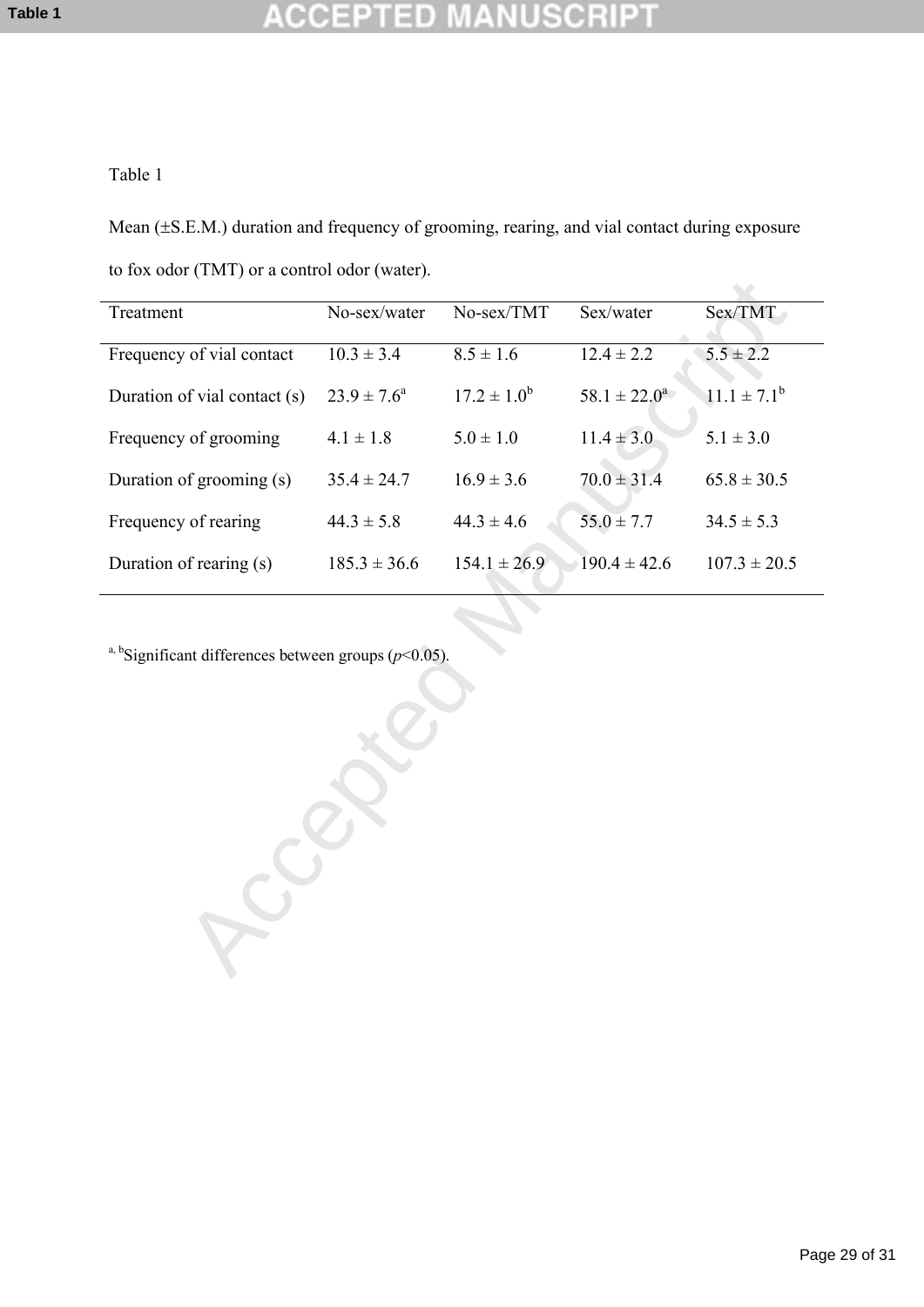### **NUSCRIPT CCEPTED** Ŧ

## Table 2

Mean ( $\pm$ S.E.M.) volume (mm<sup>3</sup>) of the granule cell layer (GCL) and hilus for the four treatment

groups.

| Treatment               | No-sex/water    | No-sex/TMT      | Sex/water       | Sex/TMT         |  |
|-------------------------|-----------------|-----------------|-----------------|-----------------|--|
| $\overline{\text{GCL}}$ | $2.06 \pm 0.09$ | $2.15 \pm 0.11$ | $2.16 \pm 0.04$ | $2.28 \pm 0.23$ |  |
| hilus                   | $4.74\pm0.25$   | $4.82\pm0.23$   | $4.94\pm0.24$   | $5.20 \pm 0.31$ |  |
|                         |                 |                 |                 |                 |  |
|                         |                 |                 |                 |                 |  |